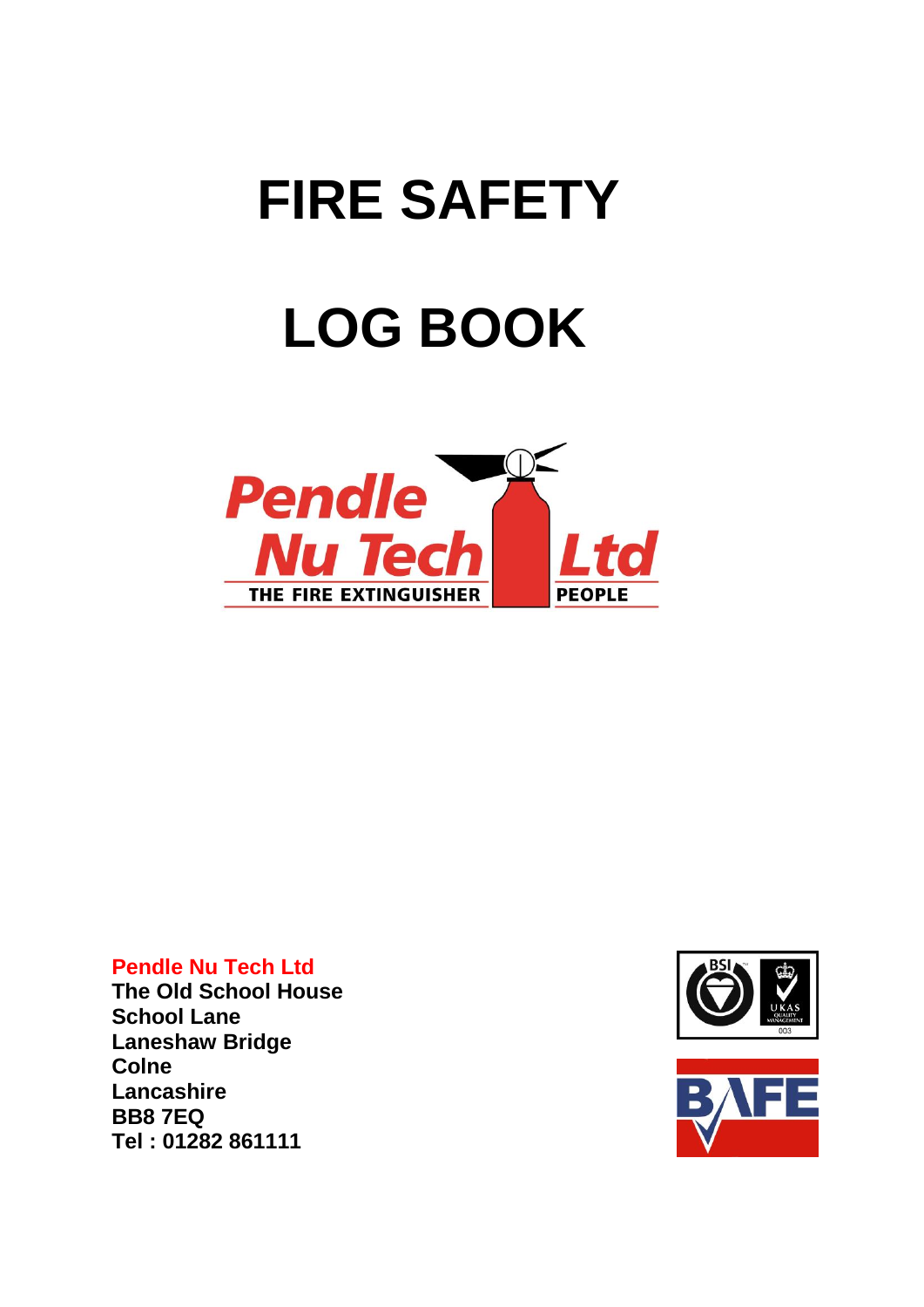**The log is a record, in date order, of all occurrences in connection with fires and fire precautions.**

**As a business owner you are the 'responsible person'.**

**You must ensure that this document is filled out correctly and kept up to date. You must also ensure that a 'competent company' is employed to complete relevant checks. You must record:**

- **Inspections carried out by Fire Wardens**
- **Faults in appliances and action taken**
- **Tests of Fire Alarms, the result and action taken to remedy any defect**
- **Training of staff**
- **Evacuation drills**
- **Visits by personnel connected with fire safety**
- **Details of Emergency Lighting Tests**
- **Fire Fighting Equipment Checks**
- **Any Emergency Calls to Fire Brigade**
- **Details of Evacuation Drills**

**The Log Book must be available for inspection by authorized persons at all times.**

**It must also be produced at the request of the Fire Brigade of the Health and Safety Executive.**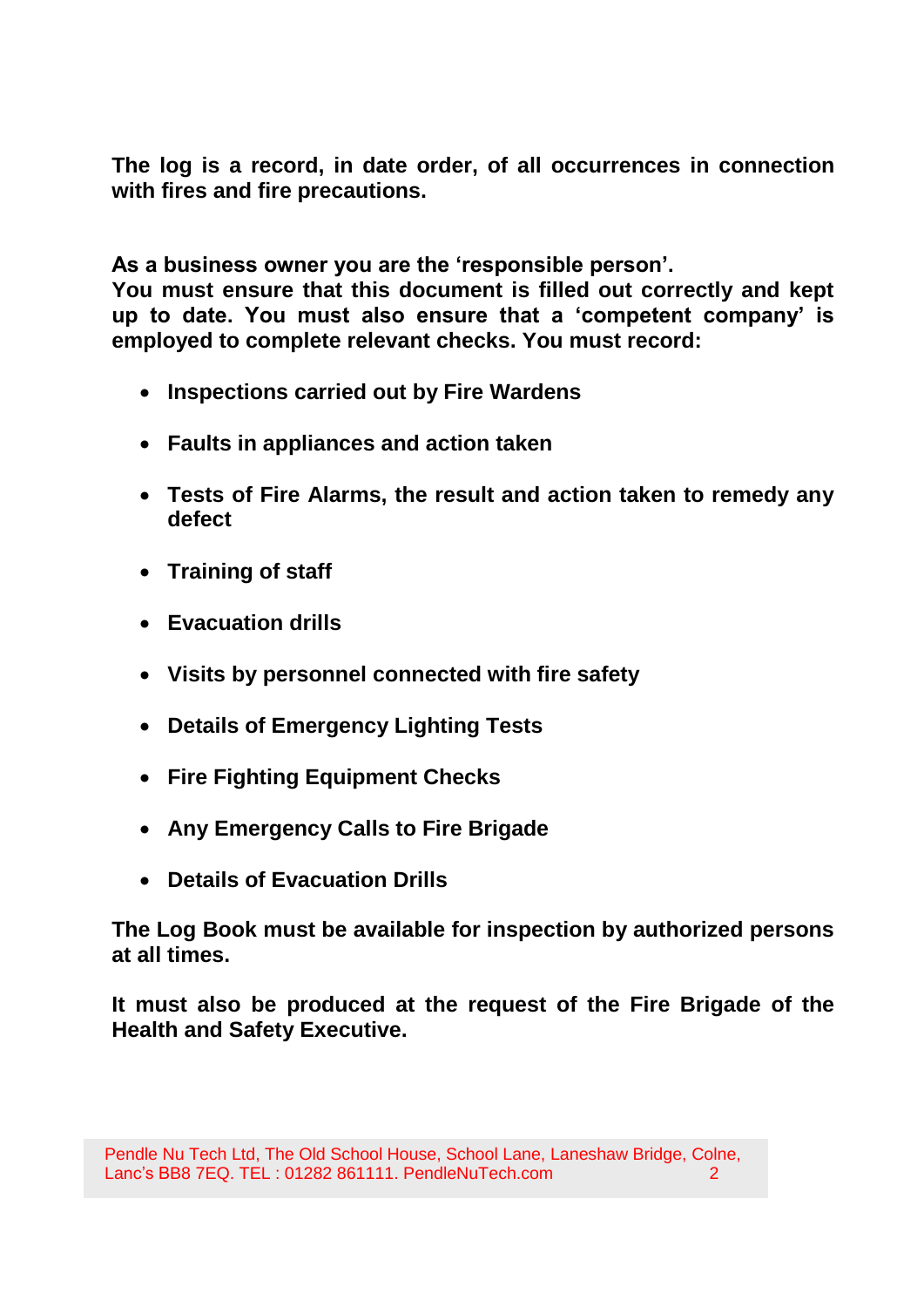Site Address

Post code

**Telephone** 

Fax

Fire Safety Manager/ Responsible person

Contact Telephone

Email

**Competent Company**



01282 861111

- Fire Alarms
- Fire
- **Extinguishers**
- Emergency Lighting
- Safety Signage
- Staff Training
- Fire Risk Assessments

#### **Automatic Monotoring Centre (if applicable)** Company name

Telephone

Log Book Issue Number

Date Issued

#### **In all fire Incidents the fire brigade should be called first by dialing:**

Emergency Telephone Number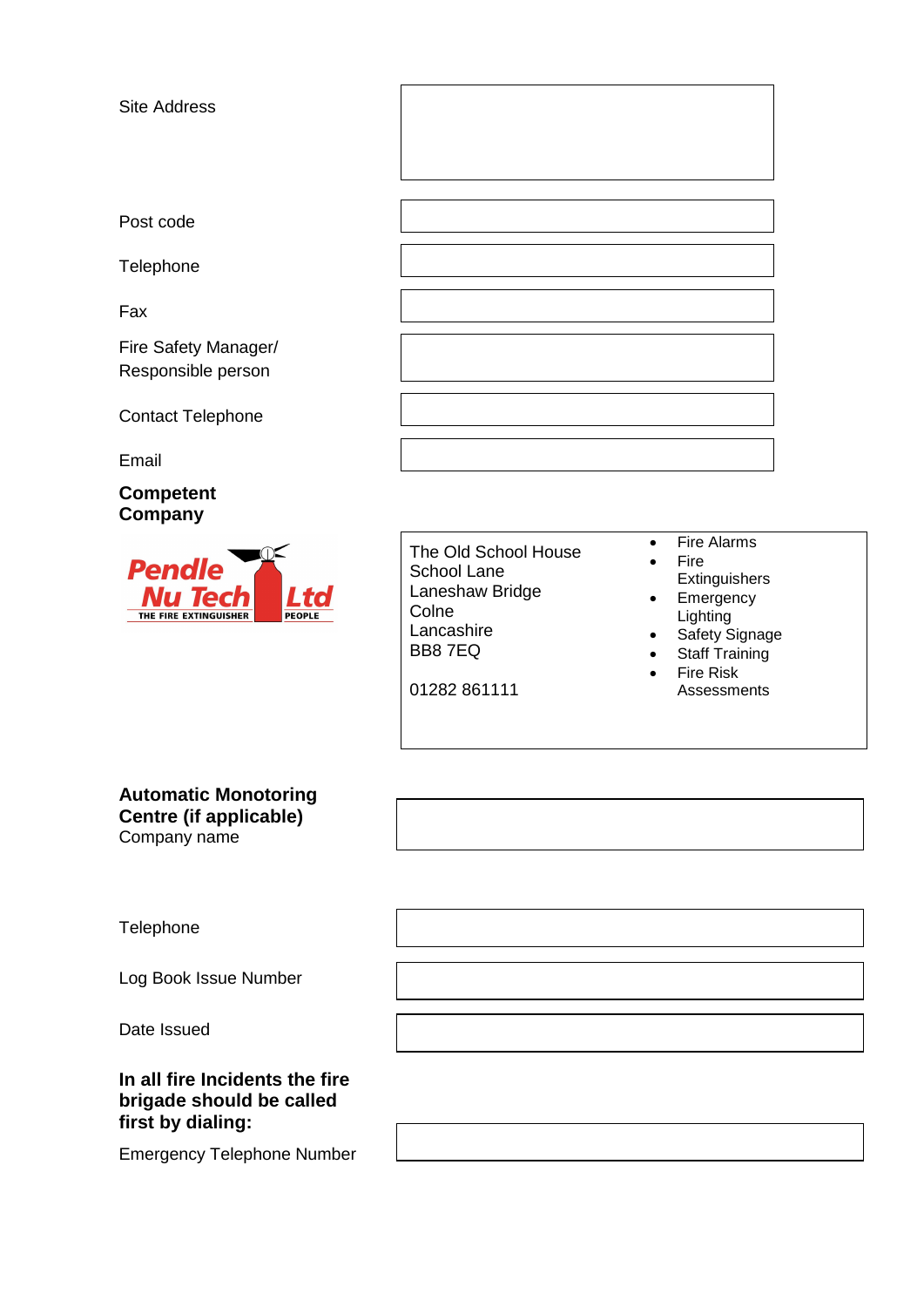## **CONTENTS**

| <b>Section</b>         | <b>Description</b>                                           |
|------------------------|--------------------------------------------------------------|
| <b>Contents</b>        |                                                              |
| <b>Site details</b>    | <b>Company name and address</b>                              |
| <b>Section One</b>     | Visiting persons, connected with matters of Fire<br>& safety |
| <b>Section Two</b>     | <b>Staff Training</b>                                        |
| <b>Section Three</b>   | <b>Emergency Lighting log monthly test</b>                   |
| <b>Section Three A</b> | <b>Emergency Lighting log annual tests</b>                   |
| <b>Section Four</b>    | Fire Alarm System log weekly test                            |
| <b>Section Four A</b>  | Fire Alarm System log bi-annual test                         |
| <b>Section Four B</b>  | Fire Alarm System false alarm record                         |
| <b>Section Five</b>    | <b>Fire Fighting Equipment log monthly test</b>              |
| <b>Section Five A</b>  | <b>Fire Fighting Equipment Annual test</b>                   |
| <b>Section Six</b>     | <b>Emergency calls to Fire Brigade</b>                       |
| <b>Section Seven</b>   | <b>Fire safety signage</b>                                   |
| <b>Section Eight</b>   | <b>Fire Door inspections</b>                                 |
| <b>Section Nine</b>    | <b>Fire risk assessment</b>                                  |
| <b>Section Ten</b>     | <b>Record of Evacuations</b>                                 |
| <b>Appendix A</b>      | Information on Test procedures and frequencies               |
| <b>Appendix B</b>      | Location and type of Fire fighting equipment                 |
| <b>Appendix C</b>      | <b>Details and Locations of Fire Alarm devices</b>           |
| <b>Appendix D</b>      | <b>Location and type Emergency Lighting</b>                  |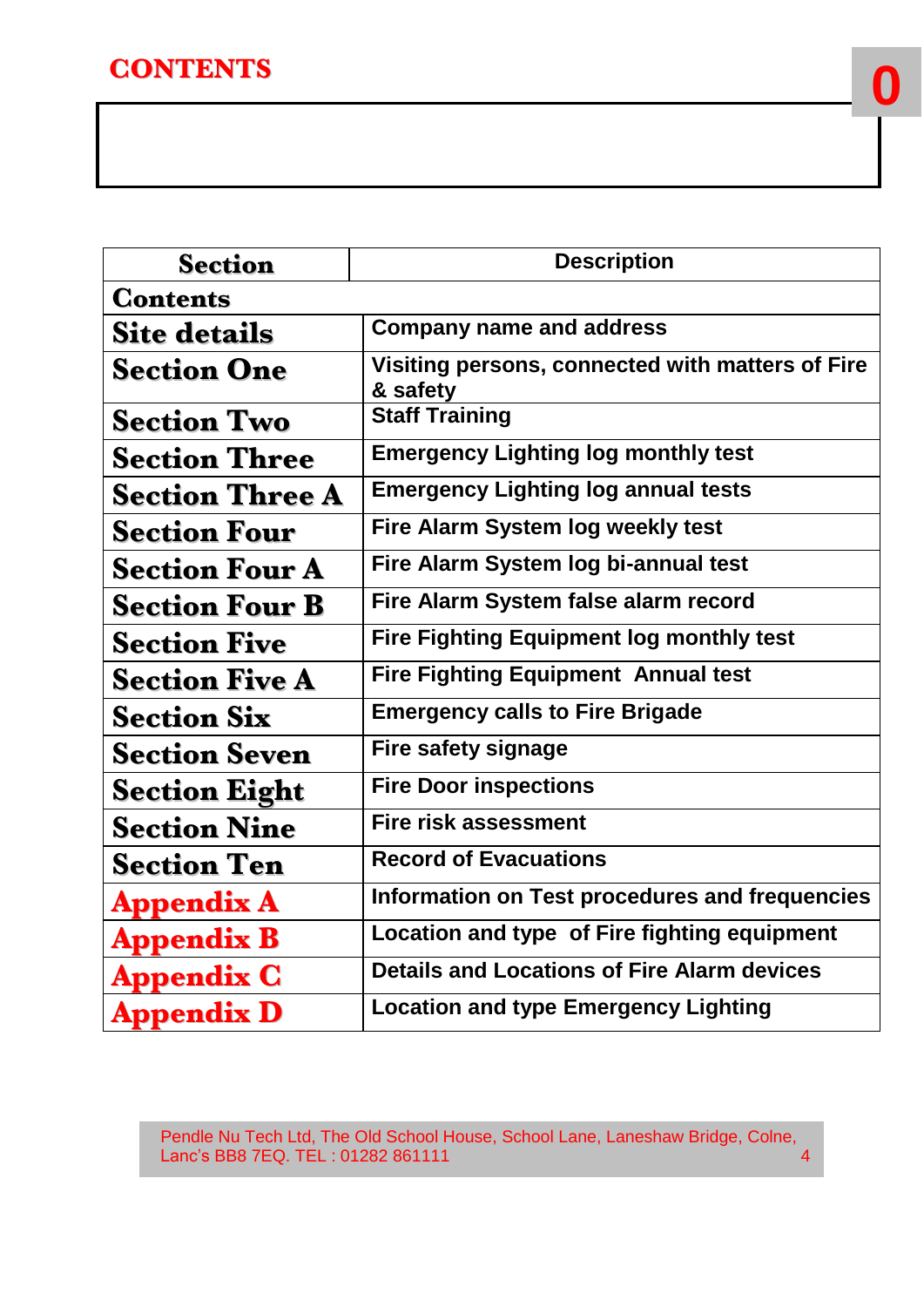#### **SECTION ONE**

#### **VISITING PERSONS WHO ARE CONNECTED WITH MATTERS OF FIRE AND SAFETY**

**1**

**This section includes Fire Officers, Architects, Builders, Electricians, Painters, Plumbers, Fire Protection Engineers etc.**

| <b>DATE</b>  | <b>ORGANIZATION</b> | Name of<br>visitor | <b>Comments</b>                     |
|--------------|---------------------|--------------------|-------------------------------------|
| (eg)01/04/94 | Pendle Nu Tech Ltd  | Dave Hadfield      | Scheduled Bi-annual Fire Alarm test |
|              |                     |                    |                                     |
|              |                     |                    |                                     |
|              |                     |                    |                                     |
|              |                     |                    |                                     |
|              |                     |                    |                                     |
|              |                     |                    |                                     |
|              |                     |                    |                                     |
|              |                     |                    |                                     |
|              |                     |                    |                                     |
|              |                     |                    |                                     |
|              |                     |                    |                                     |
|              |                     |                    |                                     |
|              |                     |                    |                                     |
|              |                     |                    |                                     |
|              |                     |                    |                                     |
|              |                     |                    |                                     |
|              |                     |                    |                                     |
|              |                     |                    |                                     |
|              |                     |                    |                                     |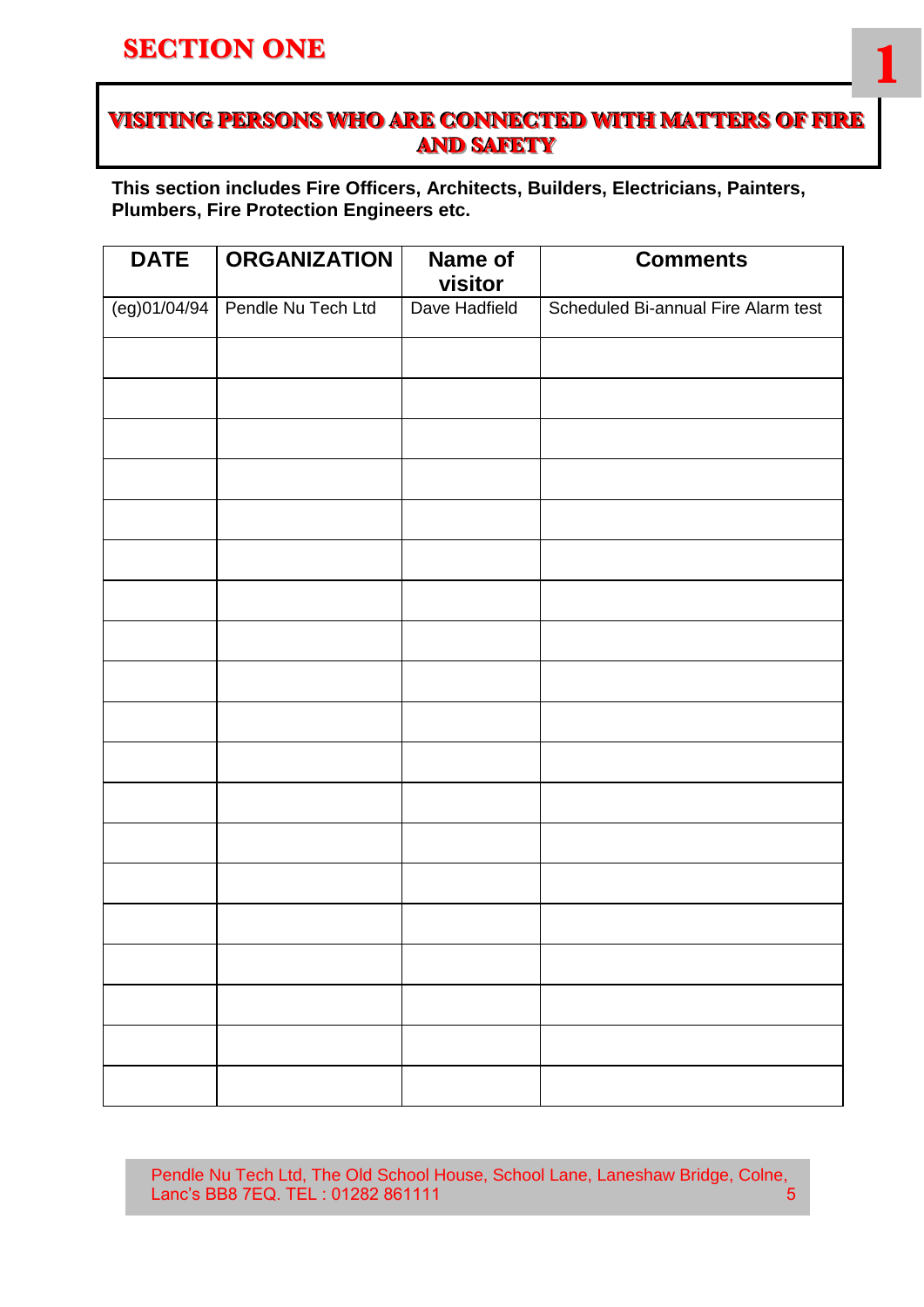

## **STAFF TRAINING**

**All members of staff or any person who may come in to assist the staff must receive initial training in the correct action to be taken in the event of fire and training in maintenance procedure.**

| <b>DATE</b> | <b>Persons receiving training</b> | <b>Instruction given by</b> |
|-------------|-----------------------------------|-----------------------------|
|             |                                   |                             |
|             |                                   |                             |
|             |                                   |                             |
|             |                                   |                             |
|             |                                   |                             |
|             |                                   |                             |
|             |                                   |                             |
|             |                                   |                             |
|             |                                   |                             |
|             |                                   |                             |
|             |                                   |                             |
|             |                                   |                             |
|             |                                   |                             |
|             |                                   |                             |
|             |                                   |                             |
|             |                                   |                             |
|             |                                   |                             |
|             |                                   |                             |
|             |                                   |                             |
|             |                                   |                             |
|             |                                   |                             |
|             |                                   |                             |
|             |                                   |                             |
|             |                                   |                             |
|             |                                   |                             |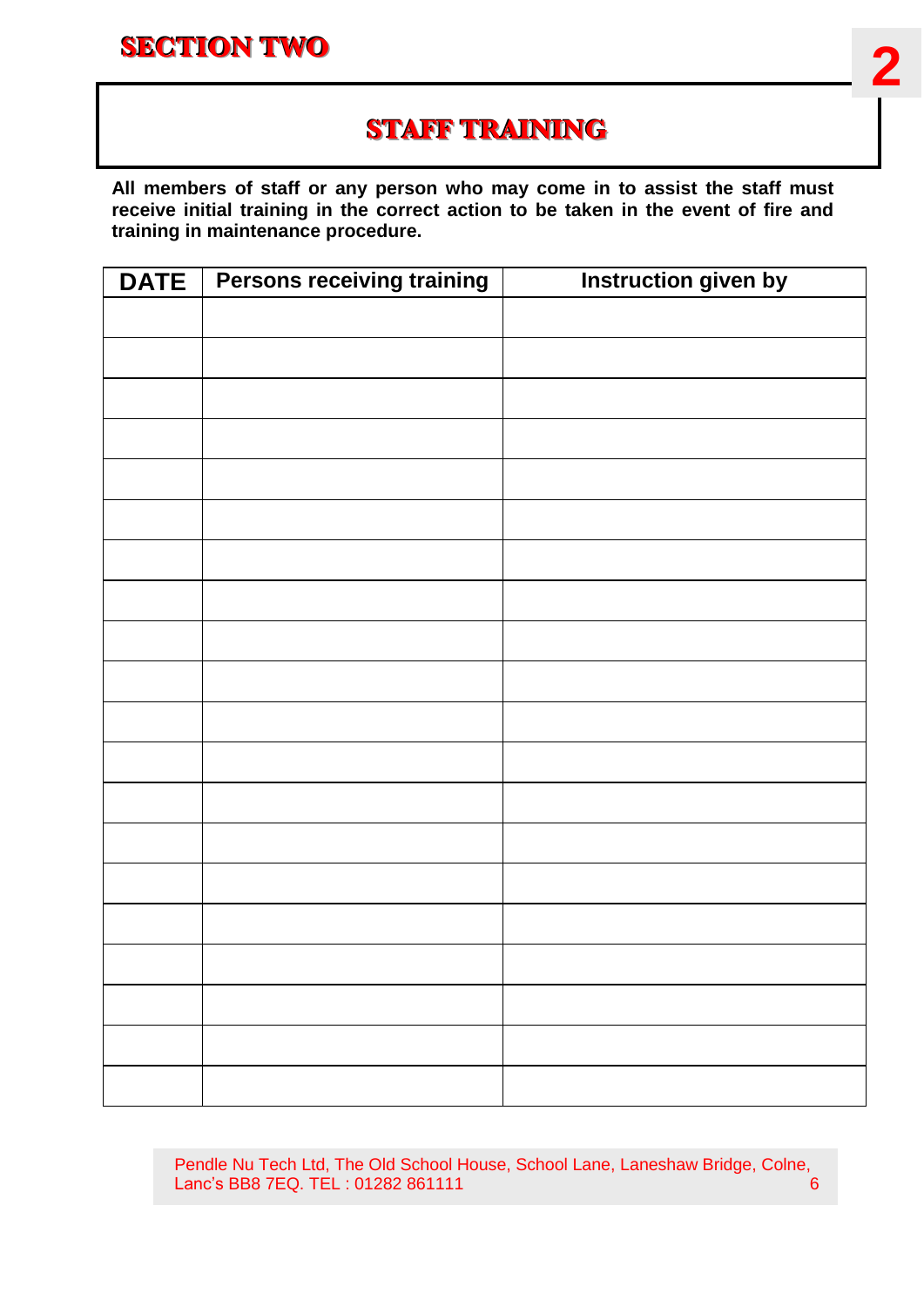

## **STAFF TRAINING**

**All members of staff or any person who may come in to assist the staff must receive initial training in the correct action to be taken in the event of fire and training in maintenance procedure.**

| <b>DATE</b> | <b>Persons receiving training</b> | <b>Instruction given by</b> |
|-------------|-----------------------------------|-----------------------------|
|             |                                   |                             |
|             |                                   |                             |
|             |                                   |                             |
|             |                                   |                             |
|             |                                   |                             |
|             |                                   |                             |
|             |                                   |                             |
|             |                                   |                             |
|             |                                   |                             |
|             |                                   |                             |
|             |                                   |                             |
|             |                                   |                             |
|             |                                   |                             |
|             |                                   |                             |
|             |                                   |                             |
|             |                                   |                             |
|             |                                   |                             |
|             |                                   |                             |
|             |                                   |                             |
|             |                                   |                             |
|             |                                   |                             |
|             |                                   |                             |
|             |                                   |                             |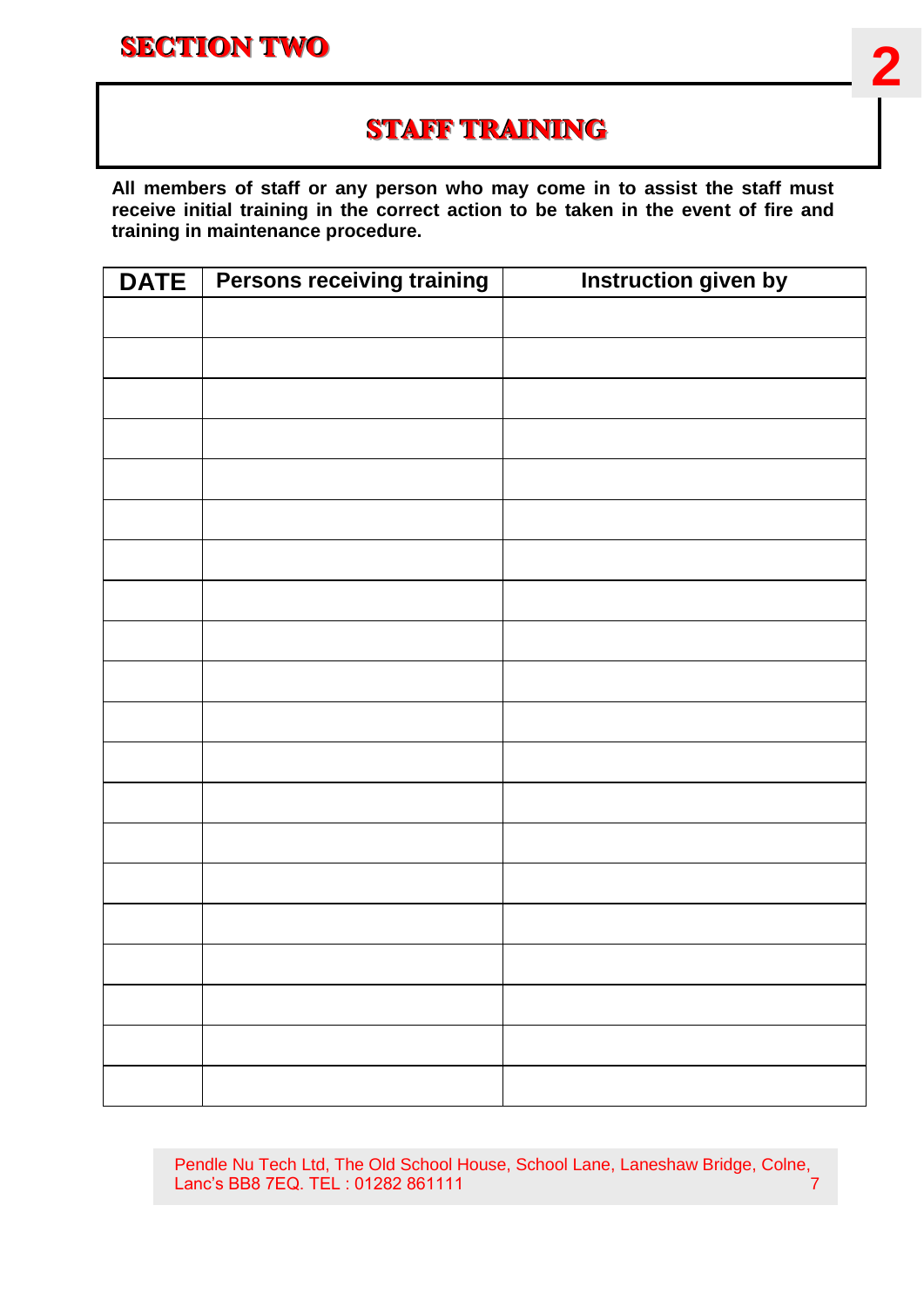## **EMERGENCY LIGHTING**

**Emergency lighting is installed so that the means of escape can be safely and effectively used at all times, IT MUST be properly maintained.**

**A register should be maintained with the reference numbers, locations and types of emergency luminaries on the premises.**

**A log should be kept of the dates of inspections and tests.**

**Once each month, by simulating failure of the normal lighting, the emergency lighting should be checked for correct operation, in addition to monthly tests once every 12 months a full drain test should be completed and then check all luminaries are still on.** 

| <b>DATE</b> | <b>DETAILS OF</b><br><b>TEST</b> | <b>COMMENTS</b> | <b>Signature of</b><br>person carrying<br>out test |
|-------------|----------------------------------|-----------------|----------------------------------------------------|
|             |                                  |                 |                                                    |
|             |                                  |                 |                                                    |
|             |                                  |                 |                                                    |
|             |                                  |                 |                                                    |
|             |                                  |                 |                                                    |
|             |                                  |                 |                                                    |
|             |                                  |                 |                                                    |
|             |                                  |                 |                                                    |
|             |                                  |                 |                                                    |
|             |                                  |                 |                                                    |
|             |                                  |                 |                                                    |
|             |                                  |                 |                                                    |
|             |                                  |                 |                                                    |

 Pendle Nu Tech Ltd, The Old School House, School Lane, Laneshaw Bridge, Colne, Lanc's BB8 7EQ. TEL : 01282 861111 8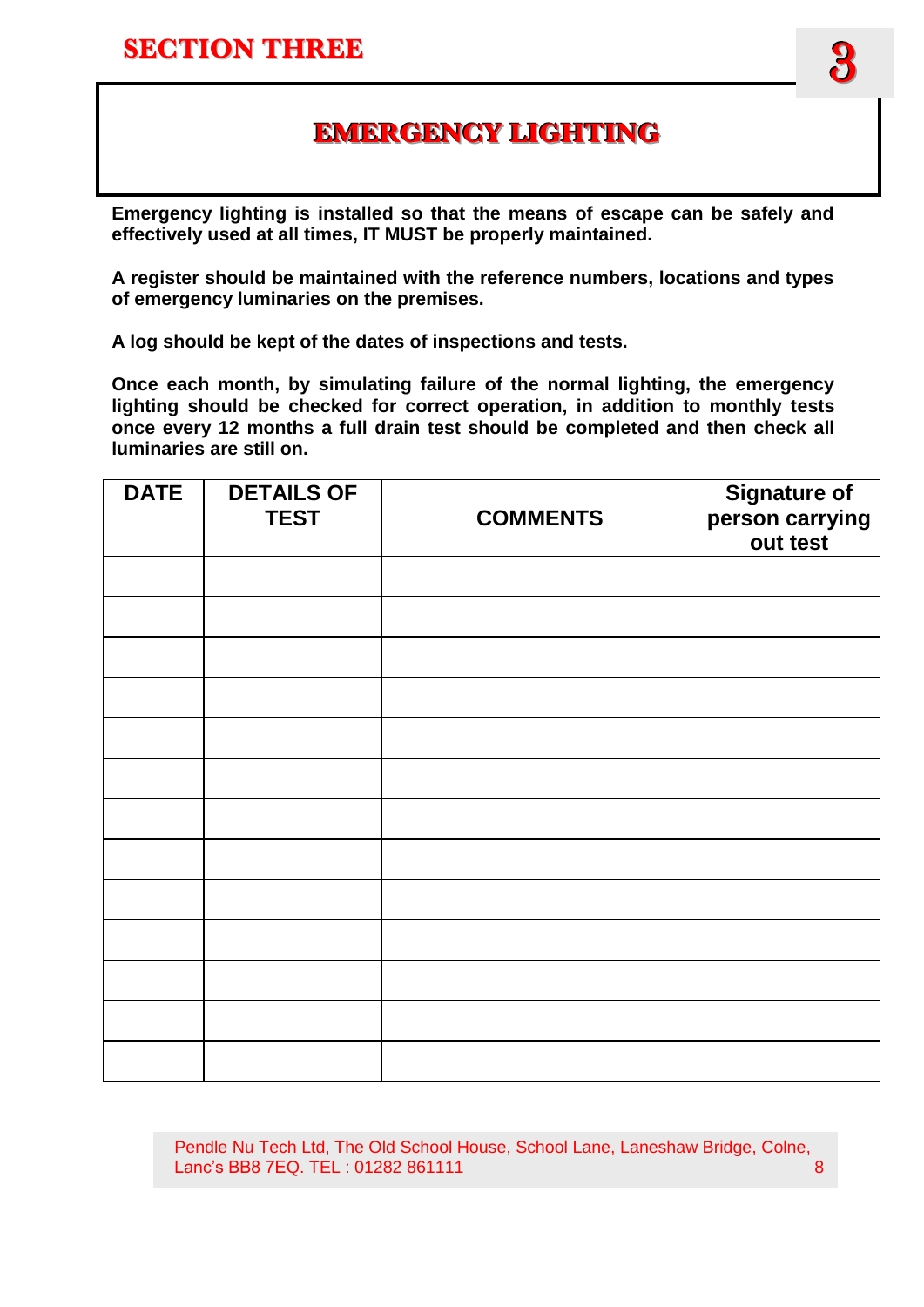## **SECTION THREE**



 **Record of tests**

| <b>DATE</b> | <b>DETAILS OF</b> |                 |                                             |
|-------------|-------------------|-----------------|---------------------------------------------|
|             | <b>TEST</b>       | <b>COMMENTS</b> |                                             |
|             |                   |                 | Signature of<br>person carrying<br>out test |
|             |                   |                 |                                             |
|             |                   |                 |                                             |
|             |                   |                 |                                             |
|             |                   |                 |                                             |
|             |                   |                 |                                             |
|             |                   |                 |                                             |
|             |                   |                 |                                             |
|             |                   |                 |                                             |
|             |                   |                 |                                             |
|             |                   |                 |                                             |
|             |                   |                 |                                             |
|             |                   |                 |                                             |
|             |                   |                 |                                             |
|             |                   |                 |                                             |
|             |                   |                 |                                             |
|             |                   |                 |                                             |
|             |                   |                 |                                             |
|             |                   |                 |                                             |
|             |                   |                 |                                             |
|             |                   |                 |                                             |
|             |                   |                 |                                             |
|             |                   |                 |                                             |
|             |                   |                 |                                             |
|             |                   |                 |                                             |

Pendle Nu Tech Ltd, The Old School House, School Lane, Laneshaw Bridge, Colne, Lanc's BB8 7EQ. TEL: 01282 861111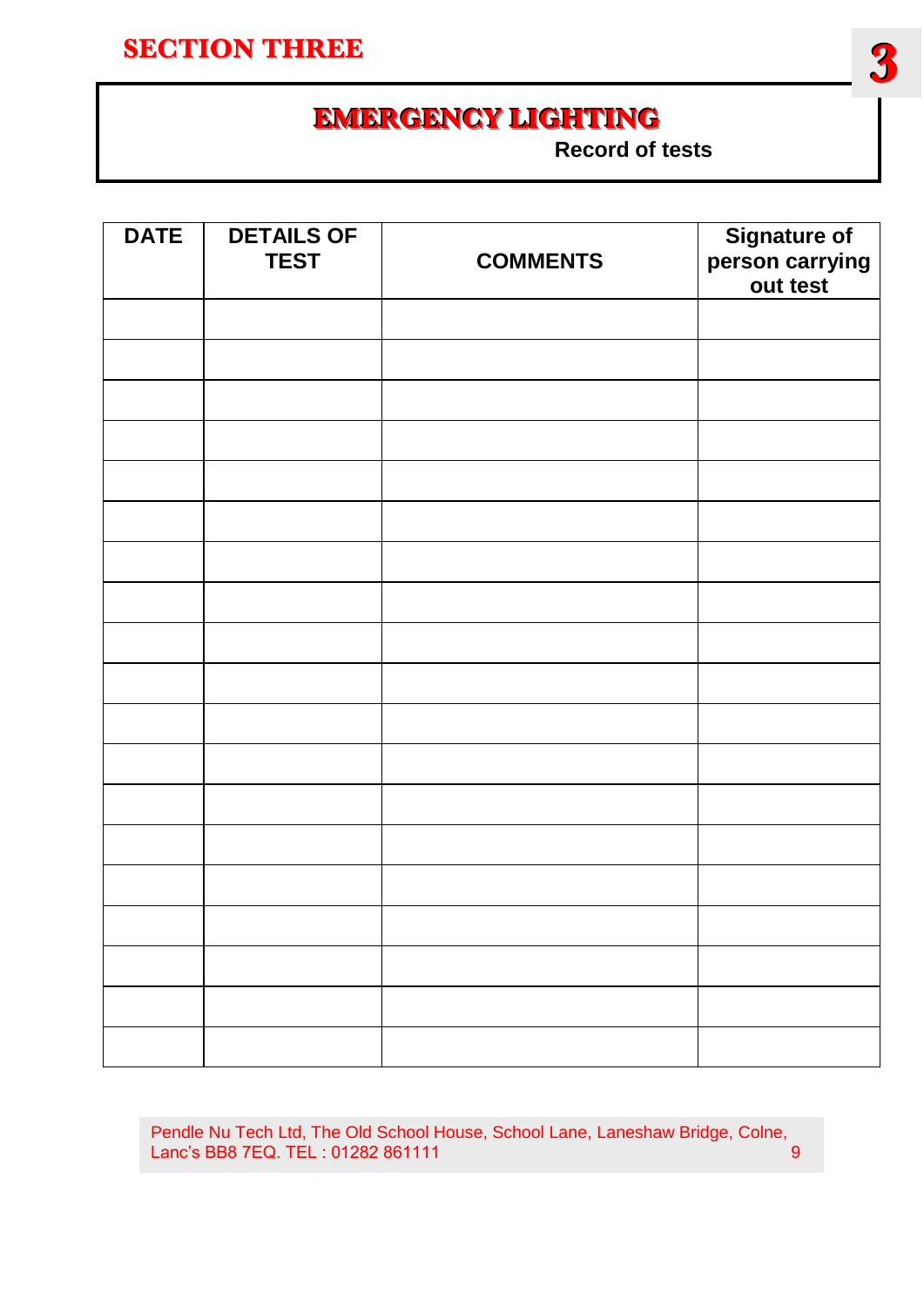## **SECTION THREE**



 **Record of tests**

| <b>DATE</b> | <b>DETAILS OF</b> |                 |                                             |
|-------------|-------------------|-----------------|---------------------------------------------|
|             | <b>TEST</b>       | <b>COMMENTS</b> |                                             |
|             |                   |                 | Signature of<br>person carrying<br>out test |
|             |                   |                 |                                             |
|             |                   |                 |                                             |
|             |                   |                 |                                             |
|             |                   |                 |                                             |
|             |                   |                 |                                             |
|             |                   |                 |                                             |
|             |                   |                 |                                             |
|             |                   |                 |                                             |
|             |                   |                 |                                             |
|             |                   |                 |                                             |
|             |                   |                 |                                             |
|             |                   |                 |                                             |
|             |                   |                 |                                             |
|             |                   |                 |                                             |
|             |                   |                 |                                             |
|             |                   |                 |                                             |
|             |                   |                 |                                             |
|             |                   |                 |                                             |
|             |                   |                 |                                             |
|             |                   |                 |                                             |
|             |                   |                 |                                             |
|             |                   |                 |                                             |
|             |                   |                 |                                             |

Pendle Nu Tech Ltd, The Old School House, School Lane, Laneshaw Bridge, Colne, Lanc's BB8 7EQ. TEL: 01282 861111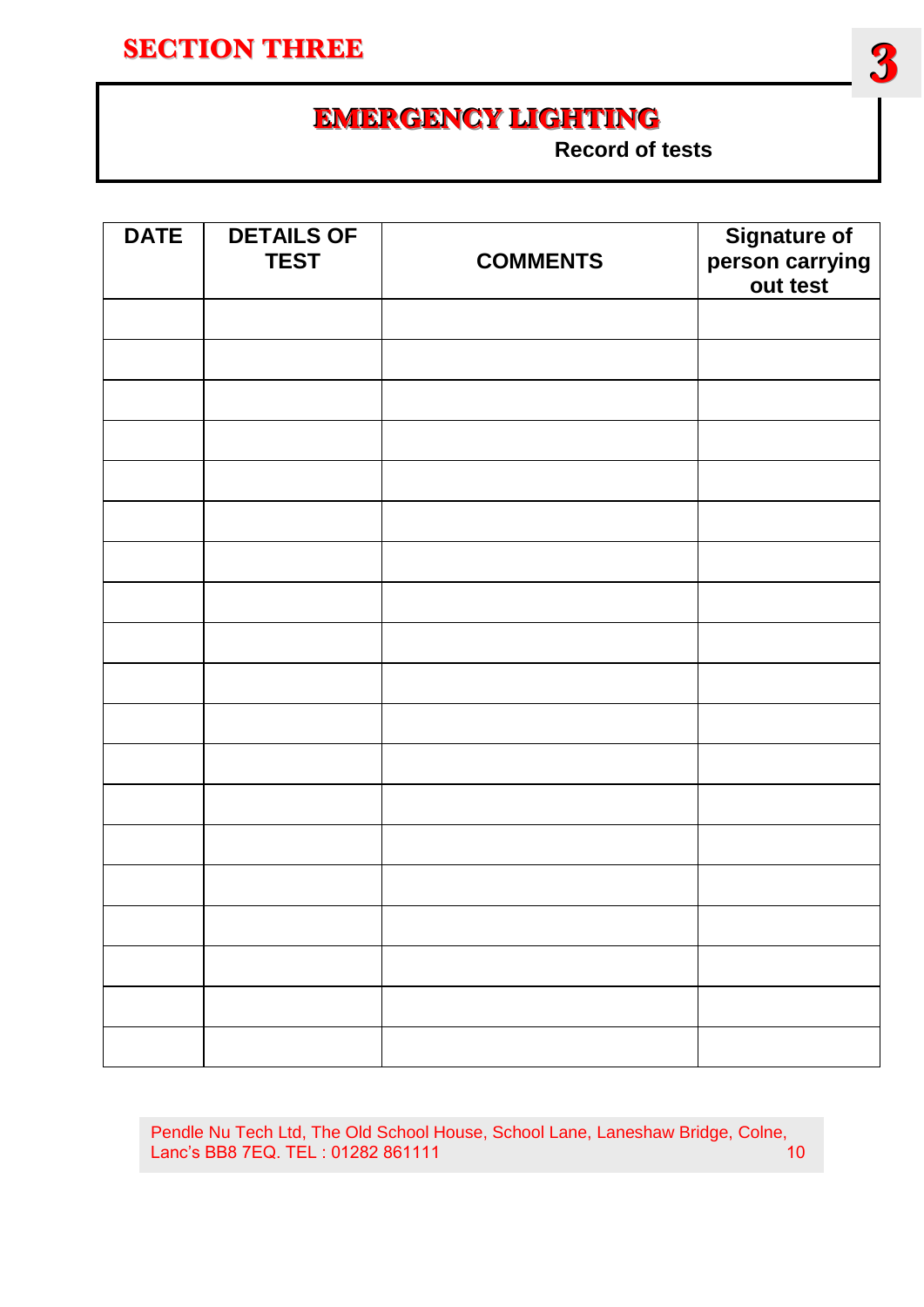A



## **EMERGENCY LIGHTING**

**Emergency lighting is installed so that the means of escape can be safely and effectively used at all times, IT MUST be properly maintained.**

**A register should be maintained with the reference numbers, locations and types of emergency luminaries on the premises.**

**A log should be kept of the dates of inspections and tests.**

**Once each month, by simulating failure of the normal lighting, the emergency lighting should be checked for correct operation, in addition to monthly tests once every 12 months simulate a power failure for one hour and then check all luminaries are still on. Full duration tests should be carried out every Three years. Any defects and any remedial action should be noted.**

| <b>DATE</b> | <b>DETAILS OF</b><br><b>TEST</b> | <b>COMMENTS</b> | <b>Signature of</b><br>person carrying<br>out test |
|-------------|----------------------------------|-----------------|----------------------------------------------------|
|             |                                  |                 |                                                    |
|             |                                  |                 |                                                    |
|             |                                  |                 |                                                    |
|             |                                  |                 |                                                    |
|             |                                  |                 |                                                    |
|             |                                  |                 |                                                    |
|             |                                  |                 |                                                    |
|             |                                  |                 |                                                    |
|             |                                  |                 |                                                    |
|             |                                  |                 |                                                    |
|             |                                  |                 |                                                    |
|             |                                  |                 |                                                    |
|             |                                  |                 |                                                    |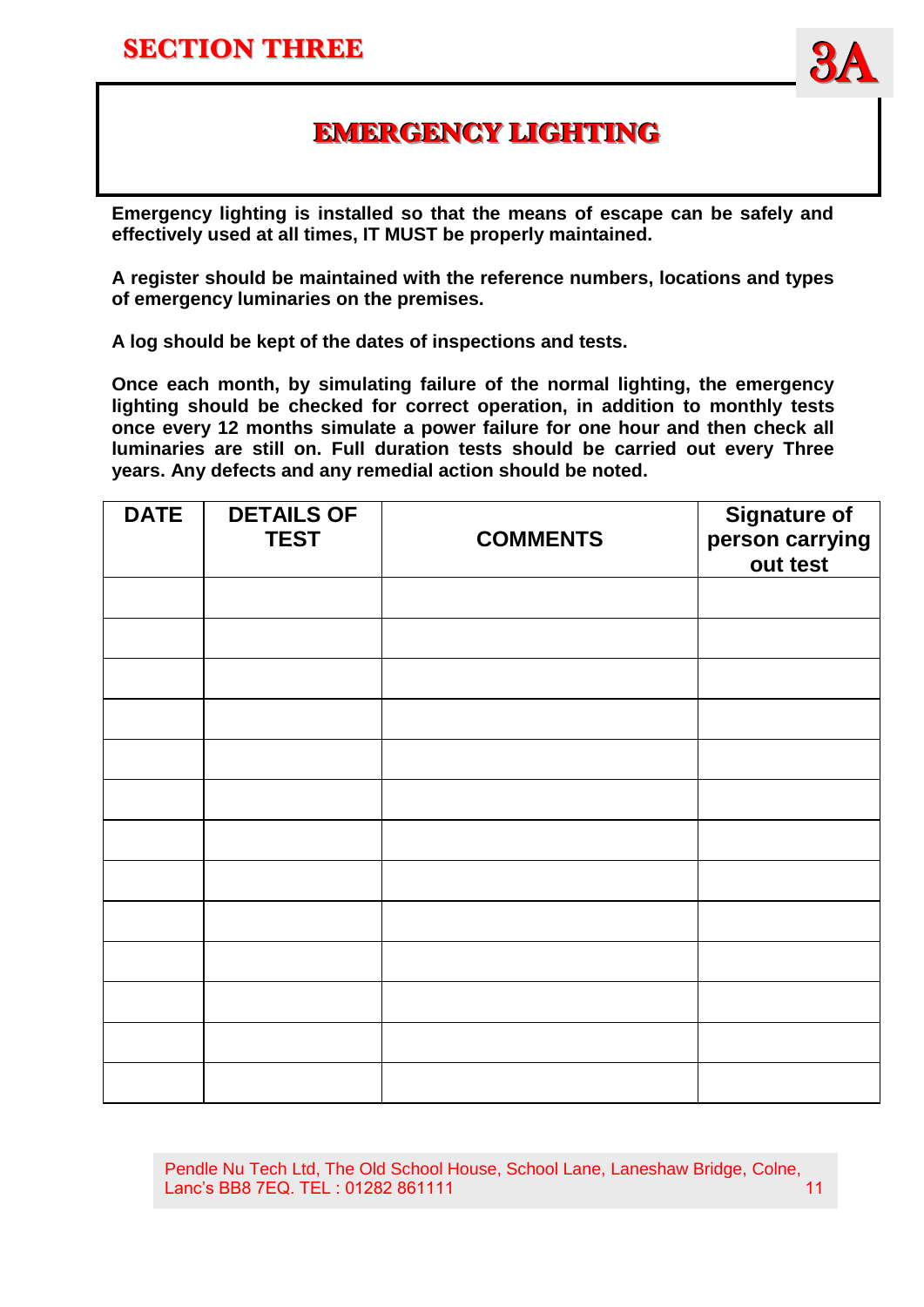#### **SECTION THREE**

**A**

## **EMERGENCY LIGHTING**

 **TESTS**

| <b>DATE</b> | <b>DETAILS OF</b><br><b>TEST</b> | <b>COMMENTS</b> | <b>Signature of</b><br>person carrying<br>out test |
|-------------|----------------------------------|-----------------|----------------------------------------------------|
|             |                                  |                 |                                                    |
|             |                                  |                 |                                                    |
|             |                                  |                 |                                                    |
|             |                                  |                 |                                                    |
|             |                                  |                 |                                                    |
|             |                                  |                 |                                                    |
|             |                                  |                 |                                                    |
|             |                                  |                 |                                                    |
|             |                                  |                 |                                                    |
|             |                                  |                 |                                                    |
|             |                                  |                 |                                                    |
|             |                                  |                 |                                                    |
|             |                                  |                 |                                                    |
|             |                                  |                 |                                                    |
|             |                                  |                 |                                                    |
|             |                                  |                 |                                                    |

Pendle Nu Tech Ltd, The Old School House, School Lane, Laneshaw Bridge, Colne, Lanc's BB8 7EQ. TEL : 01282 861111 12

**3A**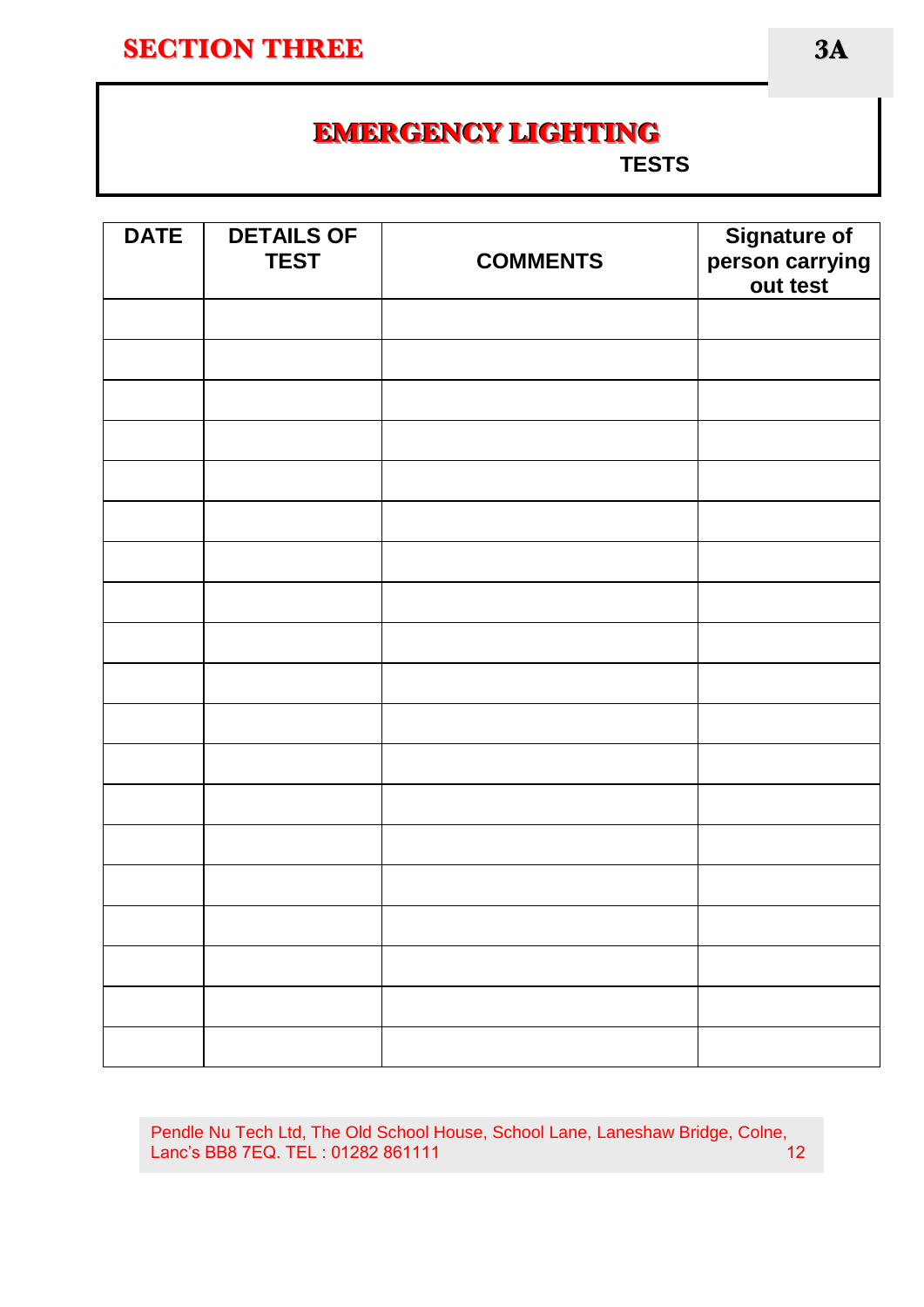#### **SECTION FOUR**



# **FIRE ALARM SYSTEM TEST**

**WEEKLY TESTS**

Check daily that panel indications are normal. Perform a weekly test on at least one call point on each zone. Check sounders are operative. Record the details below include any defects and all remedial action taken should be noted.

Annual and Bi Annual system test to be carried out by suitably qualified person.

| <b>DATE</b> | <b>Details of test</b> | <b>Comments</b> | Signature of<br>person carrying<br>out test |
|-------------|------------------------|-----------------|---------------------------------------------|
|             |                        |                 |                                             |
|             |                        |                 |                                             |
|             |                        |                 |                                             |
|             |                        |                 |                                             |
|             |                        |                 |                                             |
|             |                        |                 |                                             |
|             |                        |                 |                                             |
|             |                        |                 |                                             |
|             |                        |                 |                                             |
|             |                        |                 |                                             |
|             |                        |                 |                                             |
|             |                        |                 |                                             |
|             |                        |                 |                                             |
|             |                        |                 |                                             |
|             |                        |                 |                                             |
|             |                        |                 |                                             |
|             |                        |                 |                                             |
|             |                        |                 |                                             |

Pendle Nu Tech Ltd, The Old School House, School Lane, Laneshaw Bridge, Colne, Lanc's BB8 7EQ. TEL : 01282 861111 13 13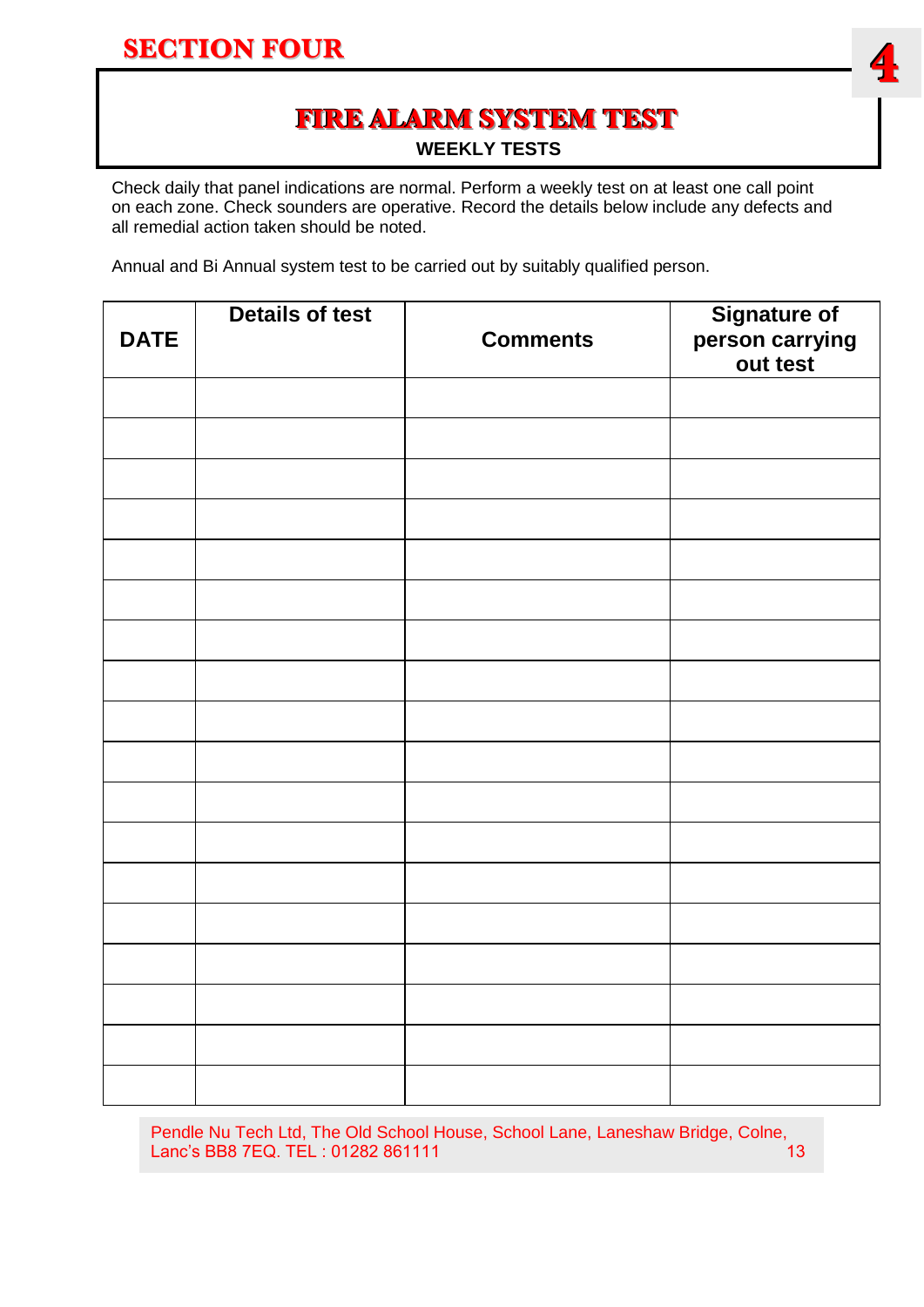## **SECTION FOUR**



#### **FIRE ALARM SYSTEM TEST WEEKLY TESTS**

Check daily that panel indications are normal. Perform a weekly test on at least one call point on each zone. Check sounders are operative. Record details below. Any defects and any remedial action taken should be noted.

Annual and Bi Annual system test to be carried out by suitably qualified person.

| <b>DATE</b> | <b>Details of test</b> | <b>Comments</b> | Signature of<br>person carrying<br>out test |
|-------------|------------------------|-----------------|---------------------------------------------|
|             |                        |                 |                                             |
|             |                        |                 |                                             |
|             |                        |                 |                                             |
|             |                        |                 |                                             |
|             |                        |                 |                                             |
|             |                        |                 |                                             |
|             |                        |                 |                                             |
|             |                        |                 |                                             |
|             |                        |                 |                                             |
|             |                        |                 |                                             |
|             |                        |                 |                                             |
|             |                        |                 |                                             |
|             |                        |                 |                                             |
|             |                        |                 |                                             |
|             |                        |                 |                                             |
|             |                        |                 |                                             |
|             |                        |                 |                                             |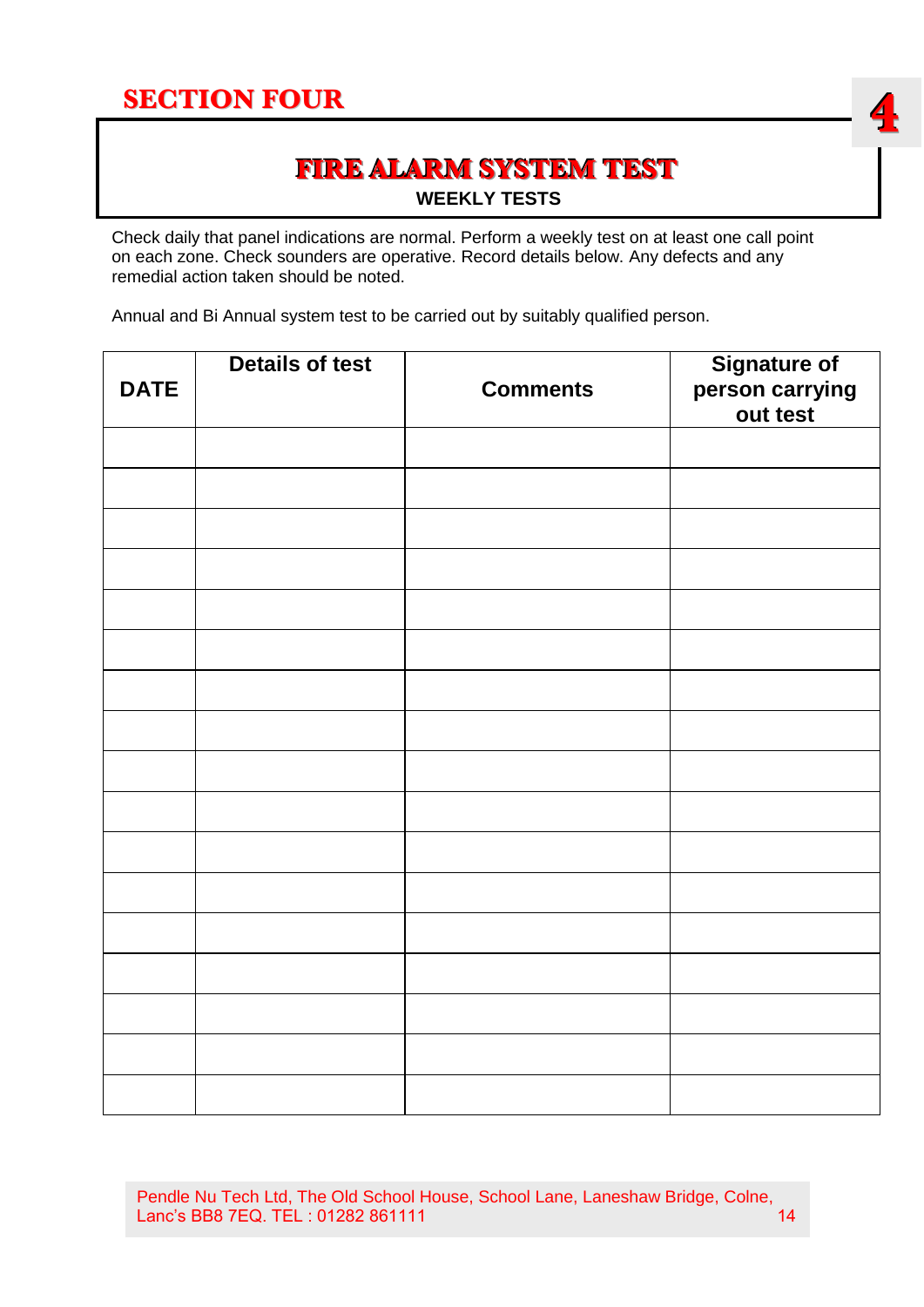#### **FIRE ALARM & DETECTION SYSTEM TEST**

**Annual and Bi Annual TESTS**

**Every device should be inspected and tested annually.**

**Annual and Bi Annual system test to be carried out by suitably qualified person.**

**Annual checks and tests recommended by the manufacturer of the control equipment and other components of the system should be carried out:**

**Bi-annual testing the functions of the control and indicating equipment should be checked by the operation of at least one detector or manual call point on each circuit.** 

| <b>DATE</b> | <b>Details of test</b><br>& Call point used | <b>Comments</b> | <b>Signature of</b><br>person carrying<br>out test |
|-------------|---------------------------------------------|-----------------|----------------------------------------------------|
|             |                                             |                 |                                                    |
|             |                                             |                 |                                                    |
|             |                                             |                 |                                                    |
|             |                                             |                 |                                                    |
|             |                                             |                 |                                                    |
|             |                                             |                 |                                                    |
|             |                                             |                 |                                                    |
|             |                                             |                 |                                                    |
|             |                                             |                 |                                                    |
|             |                                             |                 |                                                    |
|             |                                             |                 |                                                    |
|             |                                             |                 |                                                    |
|             |                                             |                 |                                                    |
|             |                                             |                 |                                                    |
|             |                                             |                 |                                                    |
|             |                                             |                 |                                                    |
|             |                                             |                 |                                                    |
|             |                                             |                 |                                                    |
|             |                                             |                 |                                                    |

Pendle Nu Tech Ltd, The Old School House, School Lane, Laneshaw Bridge, Colne,<br>Lanc's BB8 7EQ. TEL: 01282 861111 Lanc's BB8 7EQ. TEL: 01282 861111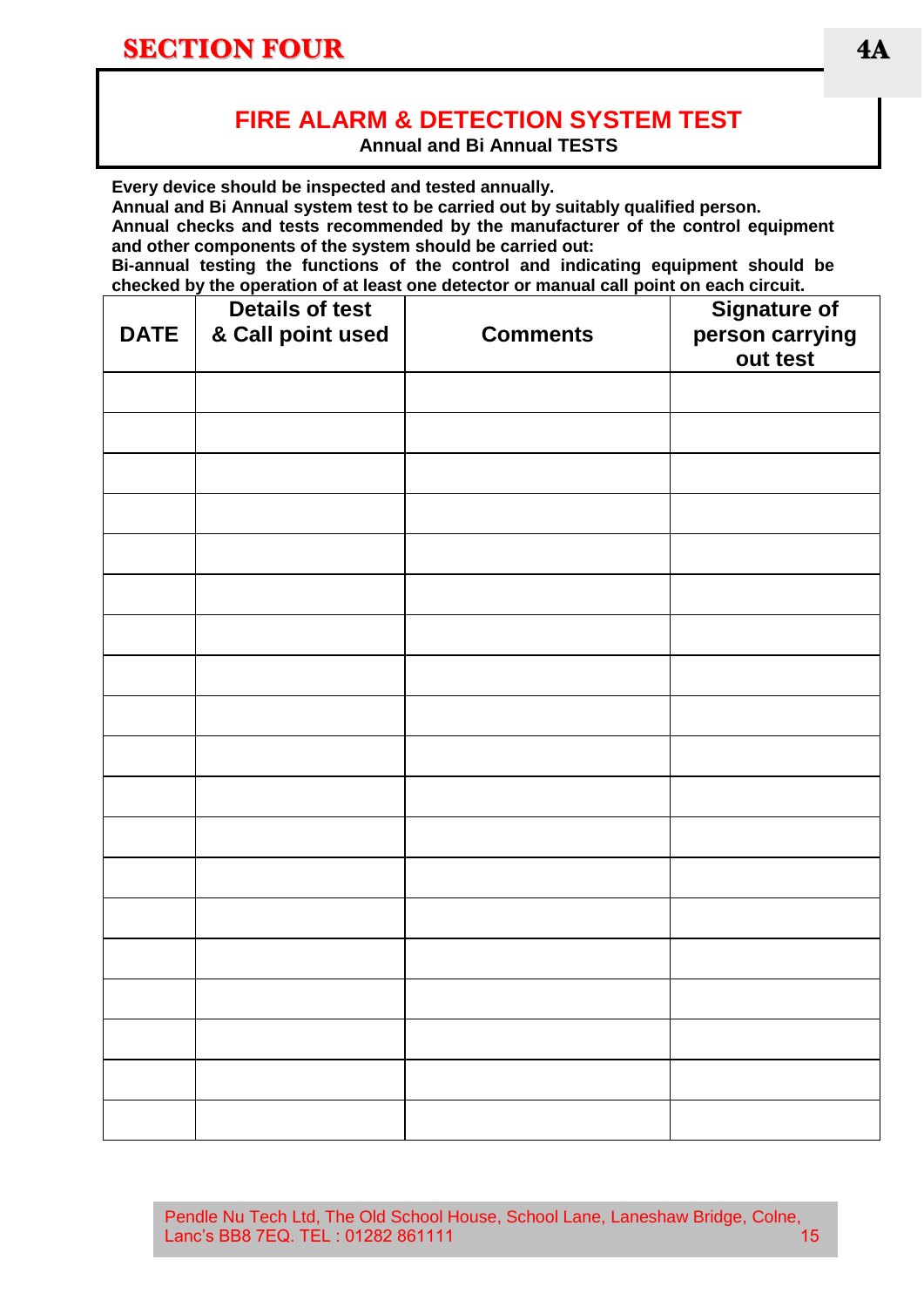## **FIRE ALARM & DETECTION SYSTEM TEST**

**Annual and Bi Annual TESTS**

**Every device should be inspected and tested annually.**

**Annual and Bi Annual system test to be carried out by suitably qualified person.**

**Annual checks and tests recommended by the manufacturer of the control equipment and other components of the system should be carried out:**

**Bi-annual testing the functions of the control and indicating equipment should be checked by the operation of at least one detector or manual call point on each circuit.** 

| <b>DATE</b> | <b>Details of test</b><br>& Call point used | <u>encence</u> by the operation of at least one acteder of mandal can point on each official<br><b>Comments</b> | <b>Signature of</b><br>person carrying<br>out test |
|-------------|---------------------------------------------|-----------------------------------------------------------------------------------------------------------------|----------------------------------------------------|
|             |                                             |                                                                                                                 |                                                    |
|             |                                             |                                                                                                                 |                                                    |
|             |                                             |                                                                                                                 |                                                    |
|             |                                             |                                                                                                                 |                                                    |
|             |                                             |                                                                                                                 |                                                    |
|             |                                             |                                                                                                                 |                                                    |
|             |                                             |                                                                                                                 |                                                    |
|             |                                             |                                                                                                                 |                                                    |
|             |                                             |                                                                                                                 |                                                    |
|             |                                             |                                                                                                                 |                                                    |
|             |                                             |                                                                                                                 |                                                    |
|             |                                             |                                                                                                                 |                                                    |
|             |                                             |                                                                                                                 |                                                    |
|             |                                             |                                                                                                                 |                                                    |
|             |                                             |                                                                                                                 |                                                    |
|             |                                             |                                                                                                                 |                                                    |
|             |                                             |                                                                                                                 |                                                    |
|             |                                             |                                                                                                                 |                                                    |

Pendle Nu Tech Ltd, The Old School House, School Lane, Laneshaw Bridge, Colne, Lanc's BB8 7EQ. TEL : 01282 861111 15a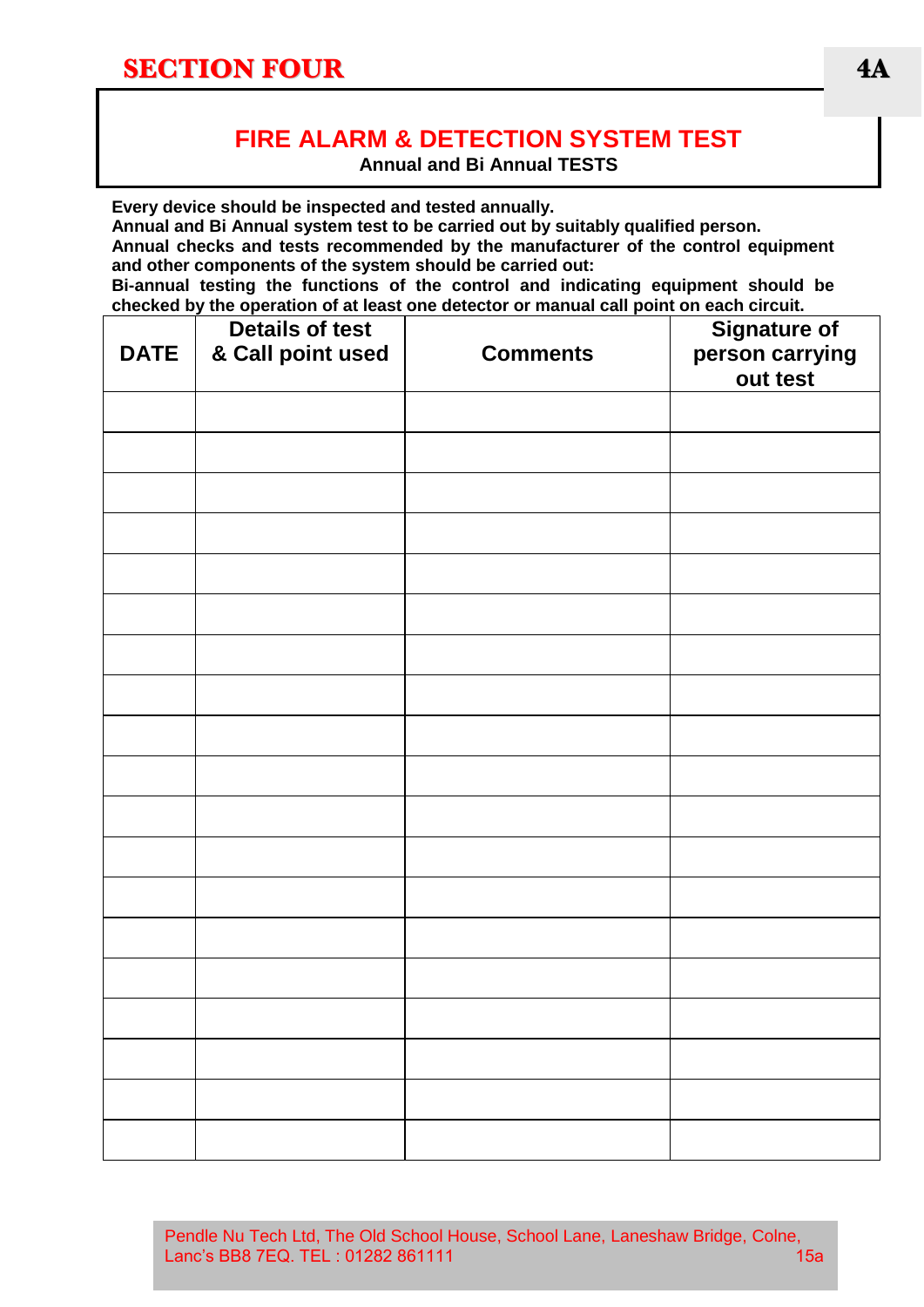

#### **FIRE FIGHTING EQUIPMENT Monthly Checks**

**A visual inspection should be carried out at least monthly by staff to ensure that all extinguishers are correctly sited and that they have not been discharged or tampered with.** 

**At least once a year a competent engineer should service all extinguishers to the relevant British standards.**

| <b>DATE</b> | <b>DETAILS OF</b><br><b>TEST</b> | <b>COMMENTS</b> | Signature of<br>person carrying<br>out test |
|-------------|----------------------------------|-----------------|---------------------------------------------|
|             |                                  |                 |                                             |
|             |                                  |                 |                                             |
|             |                                  |                 |                                             |
|             |                                  |                 |                                             |
|             |                                  |                 |                                             |
|             |                                  |                 |                                             |
|             |                                  |                 |                                             |
|             |                                  |                 |                                             |
|             |                                  |                 |                                             |
|             |                                  |                 |                                             |
|             |                                  |                 |                                             |
|             |                                  |                 |                                             |
|             |                                  |                 |                                             |
|             |                                  |                 |                                             |
|             |                                  |                 |                                             |
|             |                                  |                 |                                             |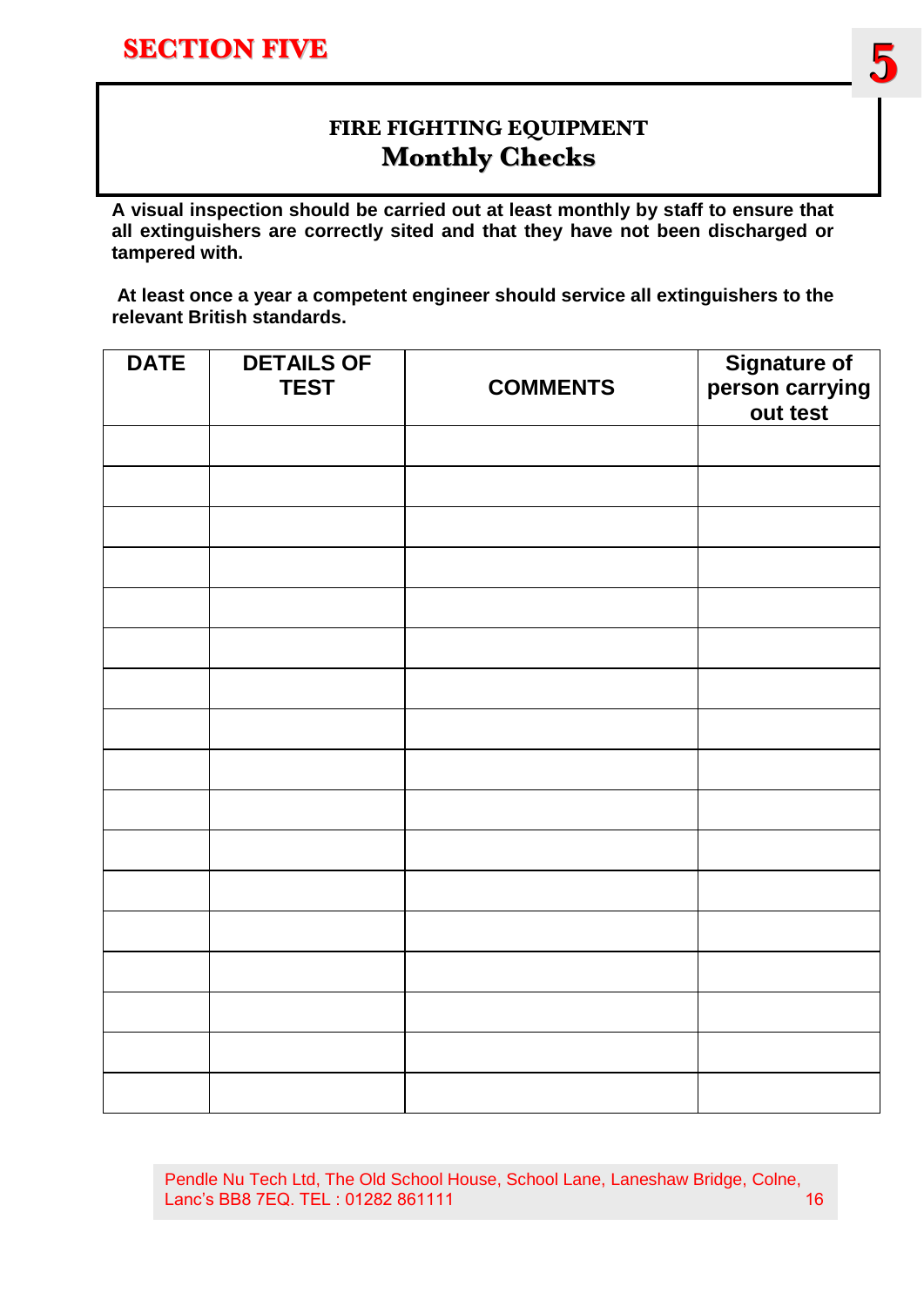



#### **FIRE FIGHTING EQUIPMENT Annual tests**

**A visual inspection should be carried out at least monthly by staff to ensure that all extinguishers are correctly sited and that they have not been discharged or tampered with.** 

**At least once a year a competent engineer should service all extinguishers to the relevant British standards.**

| <b>DATE</b> | <b>DETAILS OF</b><br><b>TEST</b> | <b>COMMENTS</b> | <b>Signature of</b><br>person carrying<br>out test |
|-------------|----------------------------------|-----------------|----------------------------------------------------|
|             |                                  | $\blacksquare$  |                                                    |
|             |                                  |                 |                                                    |
|             |                                  |                 |                                                    |
|             |                                  |                 |                                                    |
|             |                                  |                 |                                                    |
|             |                                  |                 |                                                    |
|             |                                  |                 |                                                    |
|             |                                  |                 |                                                    |
|             |                                  |                 |                                                    |
|             |                                  |                 |                                                    |
|             |                                  |                 |                                                    |
|             |                                  |                 |                                                    |
|             |                                  |                 |                                                    |
|             |                                  |                 |                                                    |
|             |                                  |                 |                                                    |
|             |                                  |                 |                                                    |
|             |                                  |                 |                                                    |

Pendle Nu Tech Ltd, The Old School House, School Lane, Laneshaw Bridge, Colne, Lanc's BB8 7EQ. TEL : 01282 861111 17 17 17 17 17 17 17 17 17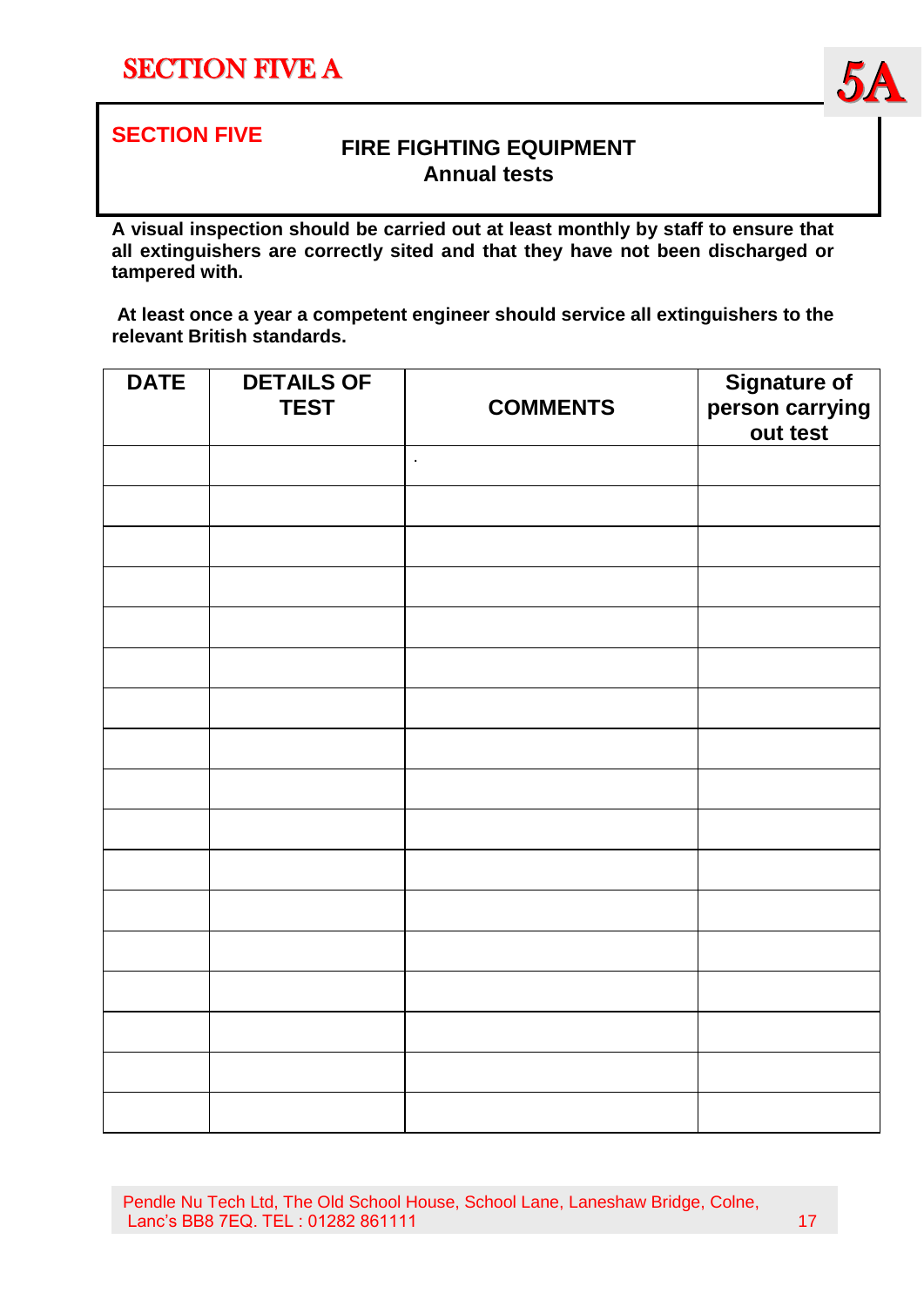## **EMERGENCY CALLS TO FIRE BRIGADE**

#### **An explanation of the reason for call should be given**

| <b>DAT</b> | <b>TIME</b> | <b>METHOD OF</b><br><b>CALLING</b> | <b>REASON FOR CALLING   SIGNATURE</b> |  |
|------------|-------------|------------------------------------|---------------------------------------|--|
| ${\bf E}$  |             |                                    |                                       |  |
|            |             |                                    |                                       |  |
|            |             |                                    |                                       |  |
|            |             |                                    |                                       |  |
|            |             |                                    |                                       |  |
|            |             |                                    |                                       |  |
|            |             |                                    |                                       |  |
|            |             |                                    |                                       |  |
|            |             |                                    |                                       |  |
|            |             |                                    |                                       |  |
|            |             |                                    |                                       |  |
|            |             |                                    |                                       |  |
|            |             |                                    |                                       |  |
|            |             |                                    |                                       |  |
|            |             |                                    |                                       |  |
|            |             |                                    |                                       |  |
|            |             |                                    |                                       |  |
|            |             |                                    |                                       |  |

Pendle Nu Tech Ltd, The Old School House, School Lane, Laneshaw Bridge, Colne,<br>Lanc's BB8 7EQ. TEL: 01282 861111 Lanc's BB8 7EQ. TEL : 01282 861111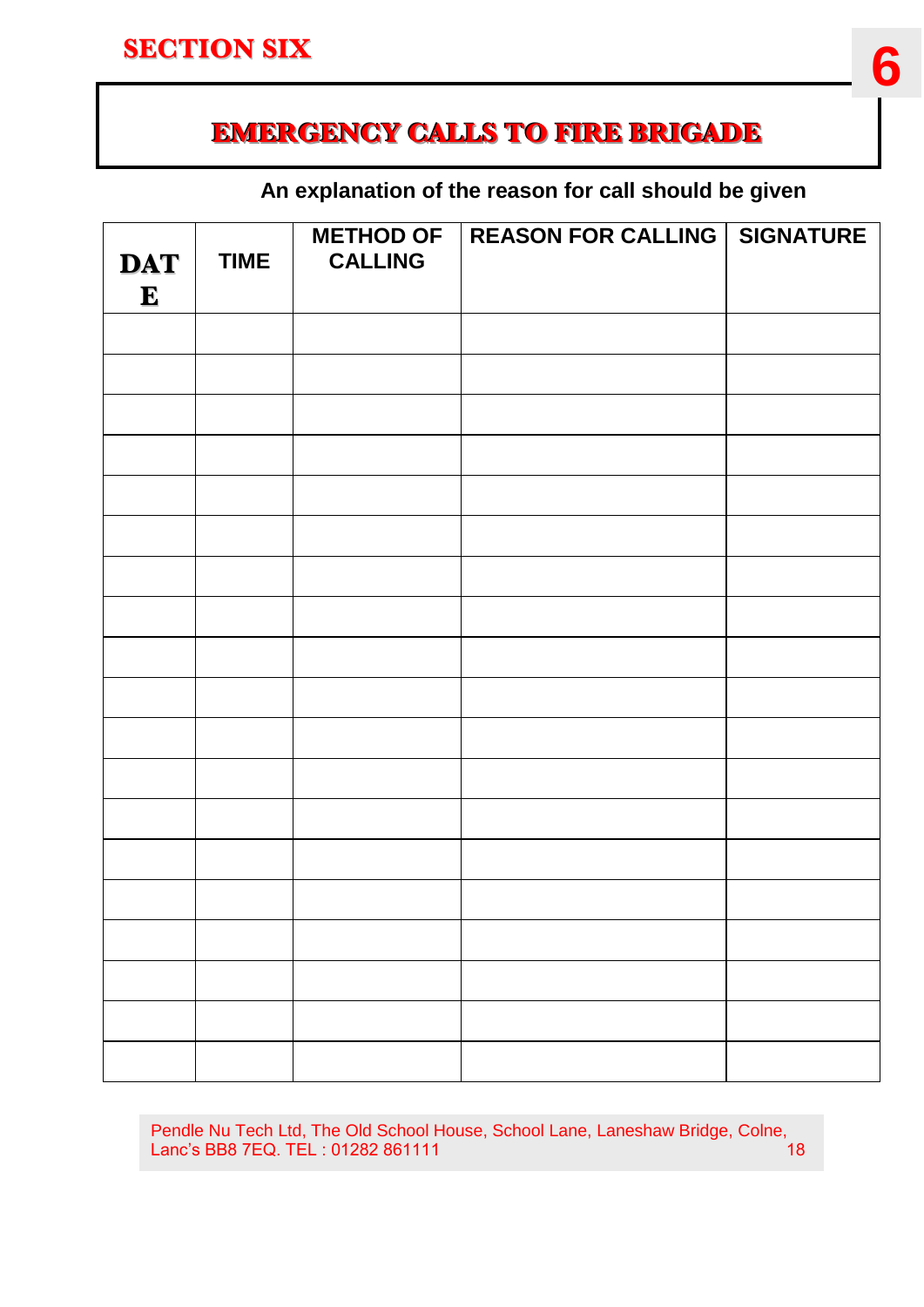#### **SECTION SEVEN**

## **FIRE SAFETY ESCAPE SIGNAGE**

**7**

 Escape route signs should be cleaned and visually inspected at regular intervals (monthly) and action should be taken to remedy any defects.

|                         | Sign<br>type | <b>Condition</b> | <b>SIGNATURE</b> |
|-------------------------|--------------|------------------|------------------|
| <b>DAT</b><br>${\bf E}$ |              |                  |                  |
|                         |              |                  |                  |
|                         |              |                  |                  |
|                         |              |                  |                  |
|                         |              |                  |                  |
|                         |              |                  |                  |
|                         |              |                  |                  |
|                         |              |                  |                  |
|                         |              |                  |                  |
|                         |              |                  |                  |
|                         |              |                  |                  |
|                         |              |                  |                  |
|                         |              |                  |                  |
|                         |              |                  |                  |
|                         |              |                  |                  |
|                         |              |                  |                  |
|                         |              |                  |                  |
|                         |              |                  |                  |
|                         |              |                  |                  |
|                         |              |                  |                  |

Pendle Nu Tech Ltd, The Old School House, School Lane, Laneshaw Bridge, Colne, Lanc's BB8 7EQ. TEL : 01282 861111 19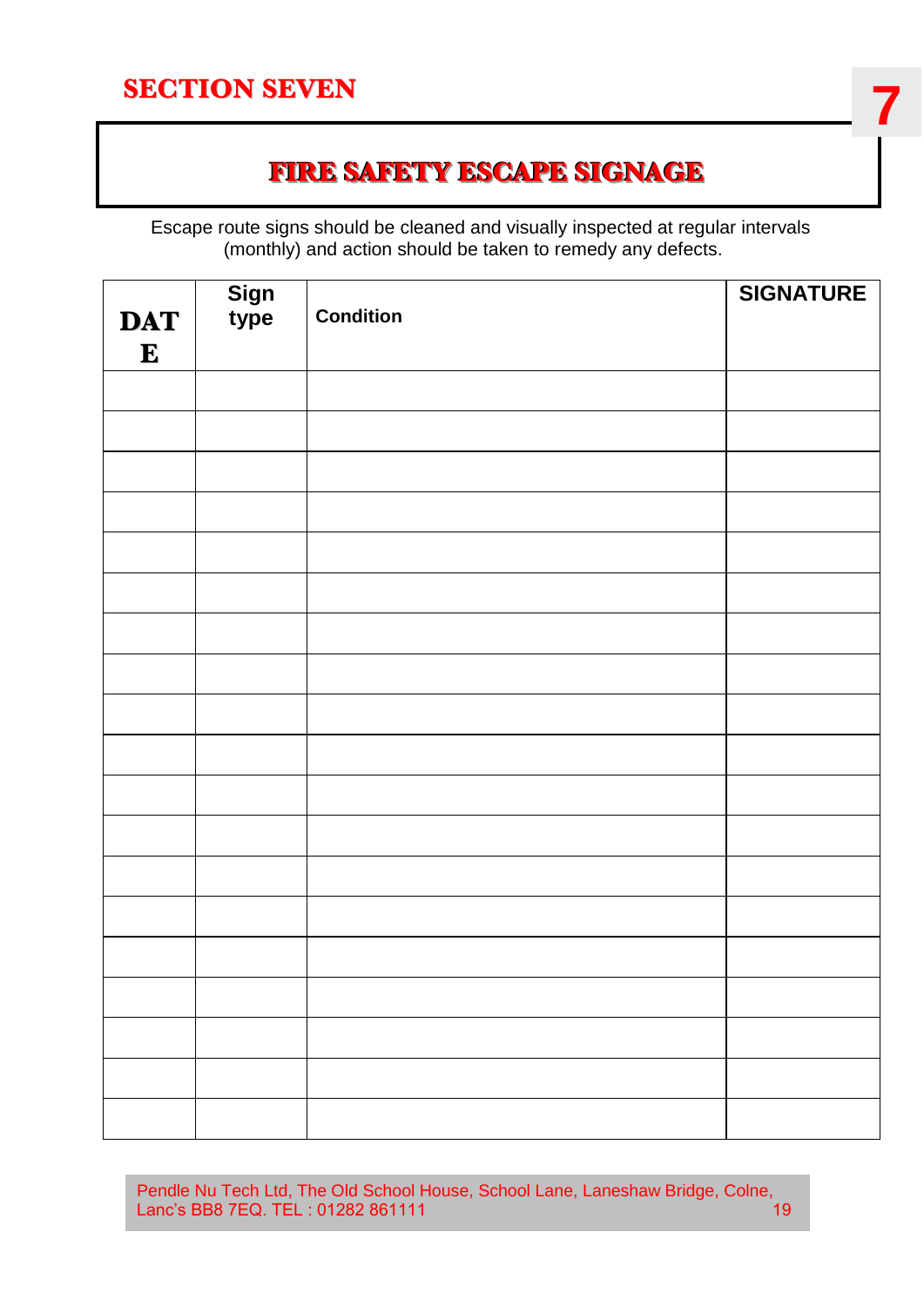#### **FIRE DOOR INSPECTIONS**

 **All fire doors and means of escape should be maintained in good order, they should be visually inspected regularly and recorded below. Any defects and any remedial action taken should be noted.** 

**Fire Doors must: be fully self-closing and self-latching. : Close squarely and lie flush against rebates of the frame: Be fitted with a minimum of 3 hinges with melting point in excess of 800c**

**Smoke seals and in tumescent strips must be undamaged and form a good seal between the edges of the door and frame. Gaps must be no larger than 2mm between the door and frame when closed and no more than 8mm beneath the door.** 

**FIRE DOORS SHOULD NOT BE WEDGED OPEN.** 

|            | Fire door |                                | <b>SIGNATURE</b> |
|------------|-----------|--------------------------------|------------------|
| <b>DAT</b> | ref:      | <b>Condition/ Action taken</b> |                  |
| ${\bf E}$  |           |                                |                  |
|            |           |                                |                  |
|            |           |                                |                  |
|            |           |                                |                  |
|            |           |                                |                  |
|            |           |                                |                  |
|            |           |                                |                  |
|            |           |                                |                  |
|            |           |                                |                  |
|            |           |                                |                  |
|            |           |                                |                  |
|            |           |                                |                  |
|            |           |                                |                  |
|            |           |                                |                  |
|            |           |                                |                  |
|            |           |                                |                  |
|            |           |                                |                  |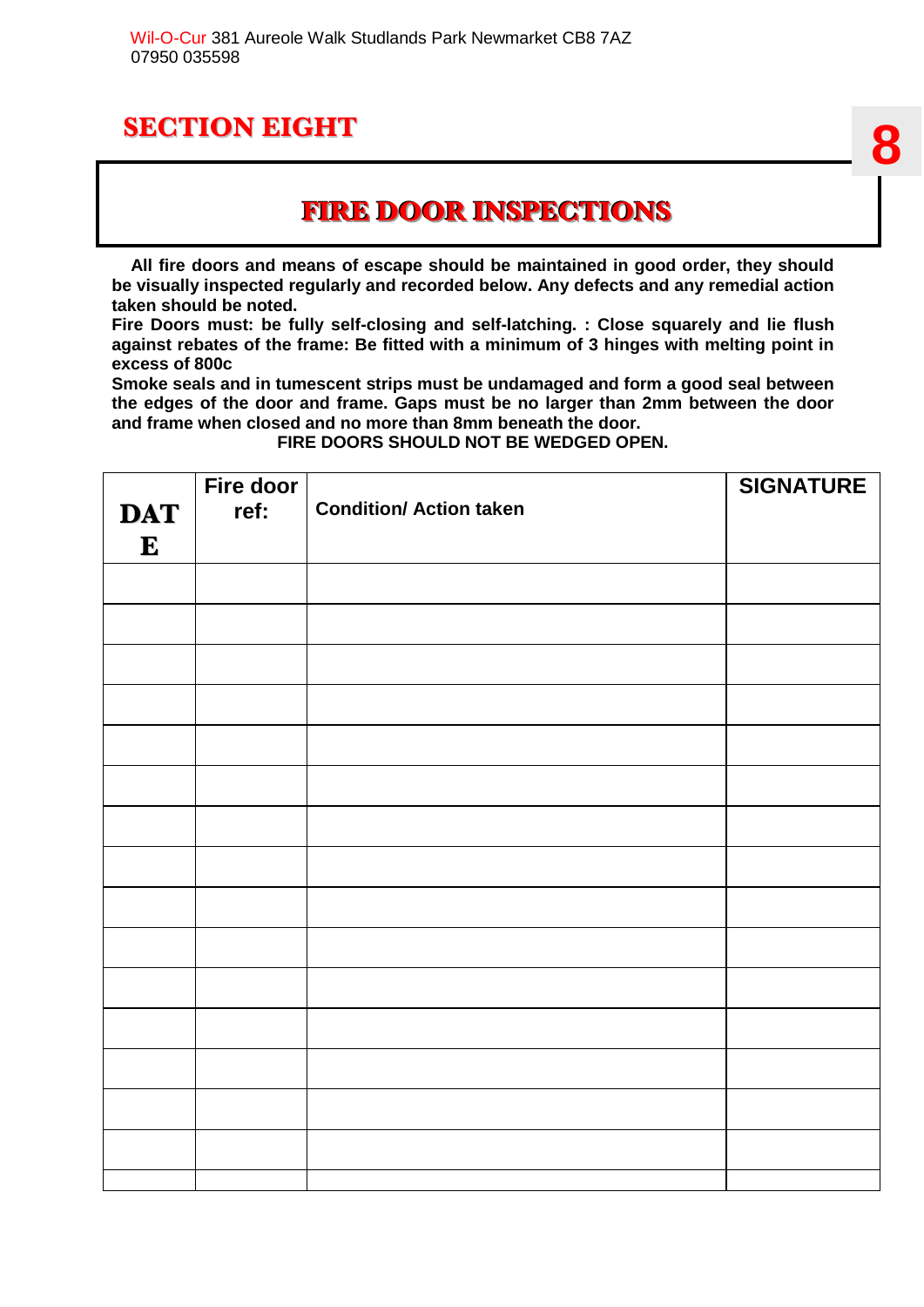#### Pendle Nu Tech Ltd, The Old School House, School Lane, Laneshaw Bridge, Colne, Lanc's BB8 7EQ. TEL : 01282 861111 20 20

#### **SECTION NINE**

## **FIRE RISK ASSESSMENT**

**The Regulatory Reform (Fire Safety) Order 2005 requires you to:-**

- **Carryout a Fire Risk Assessment of your workplace (you must consider all your employees and all other people who may be affected by a fire in the workplace and you are required to make adequate provision for any disabled people with special needs who use or may be present at your premises)**
- **Identify the significant findings of the Risk Assessment and the details of anyone who might be especially at risk in case of fire (these must be recorded if you employ more than 5 people).**
- **Provide and maintain such fire precautions as are necessary to safeguard those who use your workplace; and**

|                                | <b>SIGNATURE</b> |
|--------------------------------|------------------|
| Date risk assessment completed |                  |
|                                |                  |
|                                |                  |
| Next risk assessment due       |                  |
|                                |                  |
| Date risk assessment completed |                  |
|                                |                  |
|                                |                  |
|                                |                  |
| Next risk assessment due       |                  |
|                                |                  |
|                                |                  |
| Date risk assessment completed |                  |
|                                |                  |
| Next risk assessment due       |                  |
|                                |                  |
|                                |                  |
|                                |                  |
| Date risk assessment completed |                  |
|                                |                  |
| Next risk assessment due       |                  |
|                                |                  |
|                                |                  |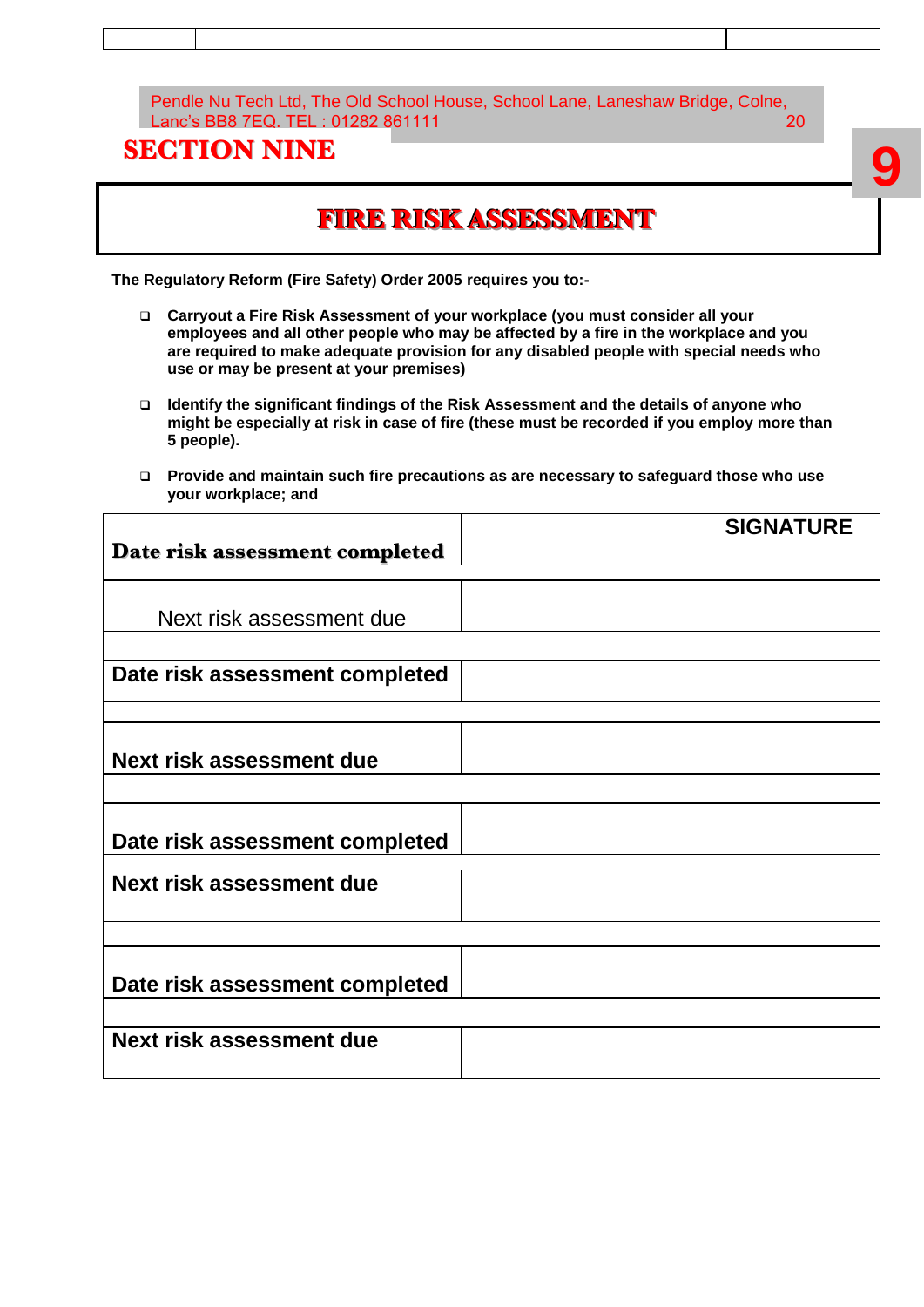#### **SECTION TEN**

## **RECORD OF EVACUATIONS**

10

| <b>Reason for evacuation:</b> |  |
|-------------------------------|--|
|                               |  |
|                               |  |
|                               |  |
|                               |  |
| <b>Remarks:-</b>              |  |
|                               |  |
|                               |  |
|                               |  |
|                               |  |
|                               |  |
|                               |  |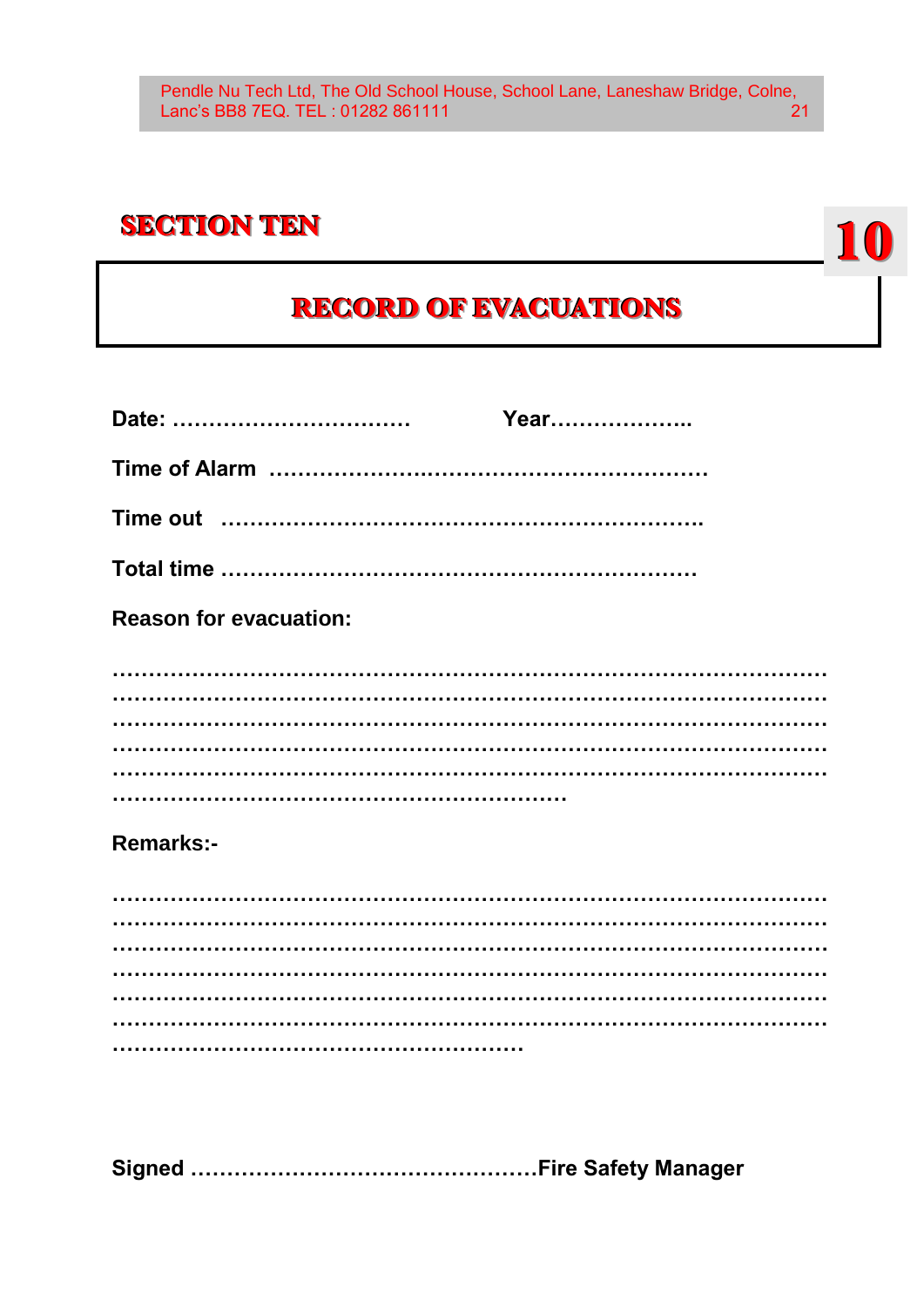Pendle Nu Tech Ltd, The Old School House, School Lane, Laneshaw Bridge, Colne, Lanc's BB8 7EQ. TEL : 01282 861111 22

## **APPENDIX A**

#### **Information on Test procedures and frequencies**

**A**

You are required to carry out certain regular inspections regarding the following equipment.

- The Fire Alarm requires a weekly bell test
- Emergency lights monthly main lighting failure simulation
- Fire extinguishers monthly visual

#### **Fire risk assessment**

The Regulatory Reform (Fire Safety) Order 2005 require you to:-

- Carryout a Fire Risk Assessment of your workplace (you must consider all your employees and all other people who may be affected by a fire in the workplace and you are required to make adequate provision for any disabled people with special needs who use or may be present at your premises)
- Identify the significant findings of the Risk Assessment and the details of anyone who might be especially at risk in case of fire (these must be recorded if you employ more than 5 people).
- Provide and maintain such fire precautions as are necessary to safeguard those who use your workplace; and

## **Emergency Lighting**

You should carry out a monthly mains failure check to make sure each emergency light works correctly.

#### **Fire Alarm**

The fire alarm should be tested weekly by activating a different call point on each zone to ensure that alarm sounders are audible.

#### **Fire Extinguishers**

It is recommended that regular inspection of all extinguishers should be carried out to make sure that extinguishers are in their designated place, visible and not obstructed, have not been damaged, discharged or lost pressure.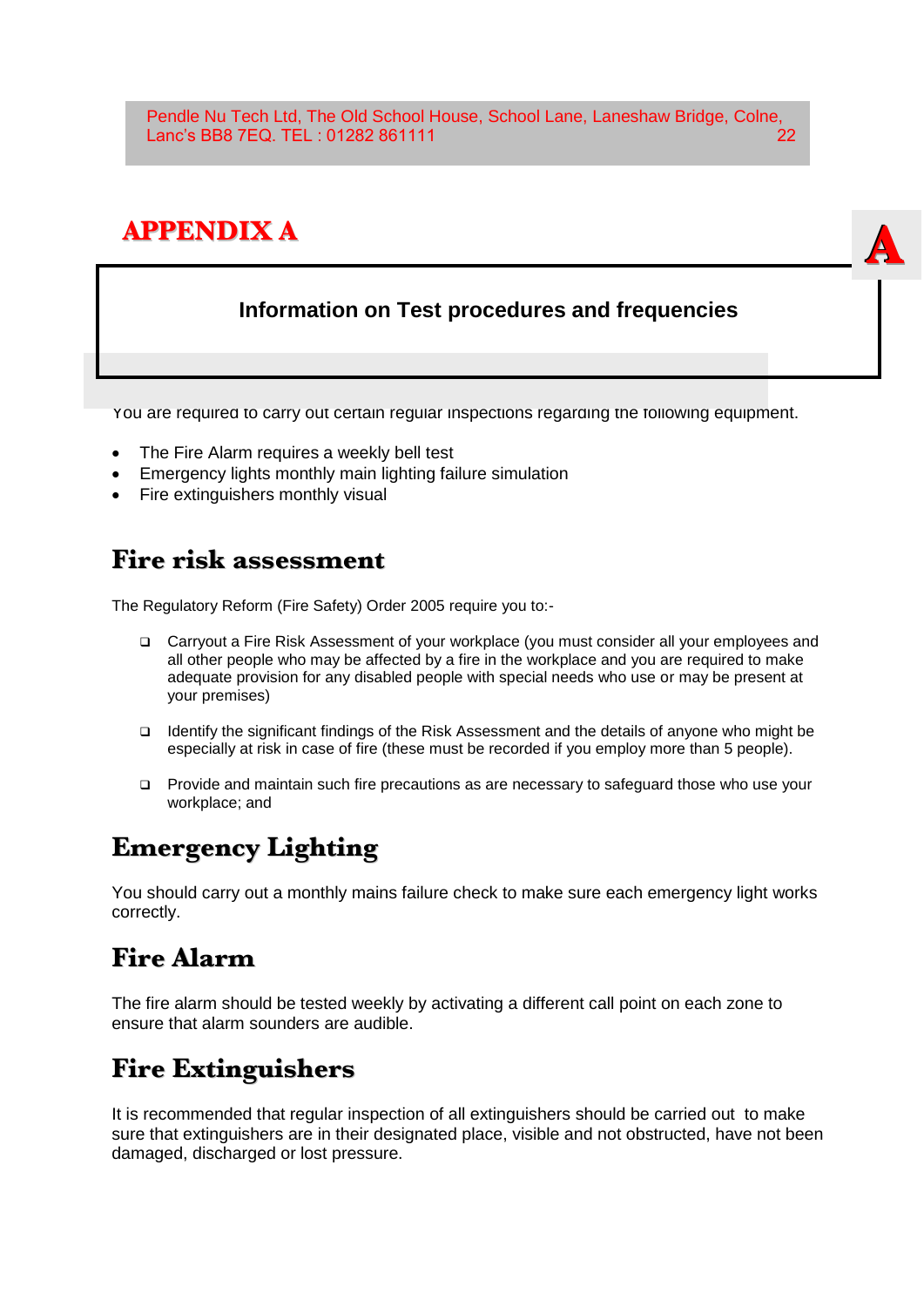The user should enter details of each test into the fire logbook accordingly and arrange for corrective action where necessary by contacting their maintenance company.

Pendle Nu Tech Ltd, The Old School House, School Lane, Laneshaw Bridge, Colne, Lanc's BB8 7EQ. TEL : 01282 861111 23

**A**

#### **APPENDIX A**

#### **FIRE SAFETY EQUIPMENT TEST PROCEDURES User Procedures**

#### **Emergency Lighting**

You should carry out a monthly mains failure check to make sure each emergency light works correctly.

#### **Fire Alarm**

The fire alarm should be tested weekly, by activating a different call point on each zone to ensure that alarm sounders are audible.

#### **Fire Extinguishers**

It is recommended that regular inspection of all extinguishers should be carried out to make sure that extinguishers are in their designated place, visible and not obstructed, have not been damaged, discharged or lost pressure.

The user should enter details of each test into the fire logbook accordingly and arrange for corrective action where necessary by contacting their maintenance company.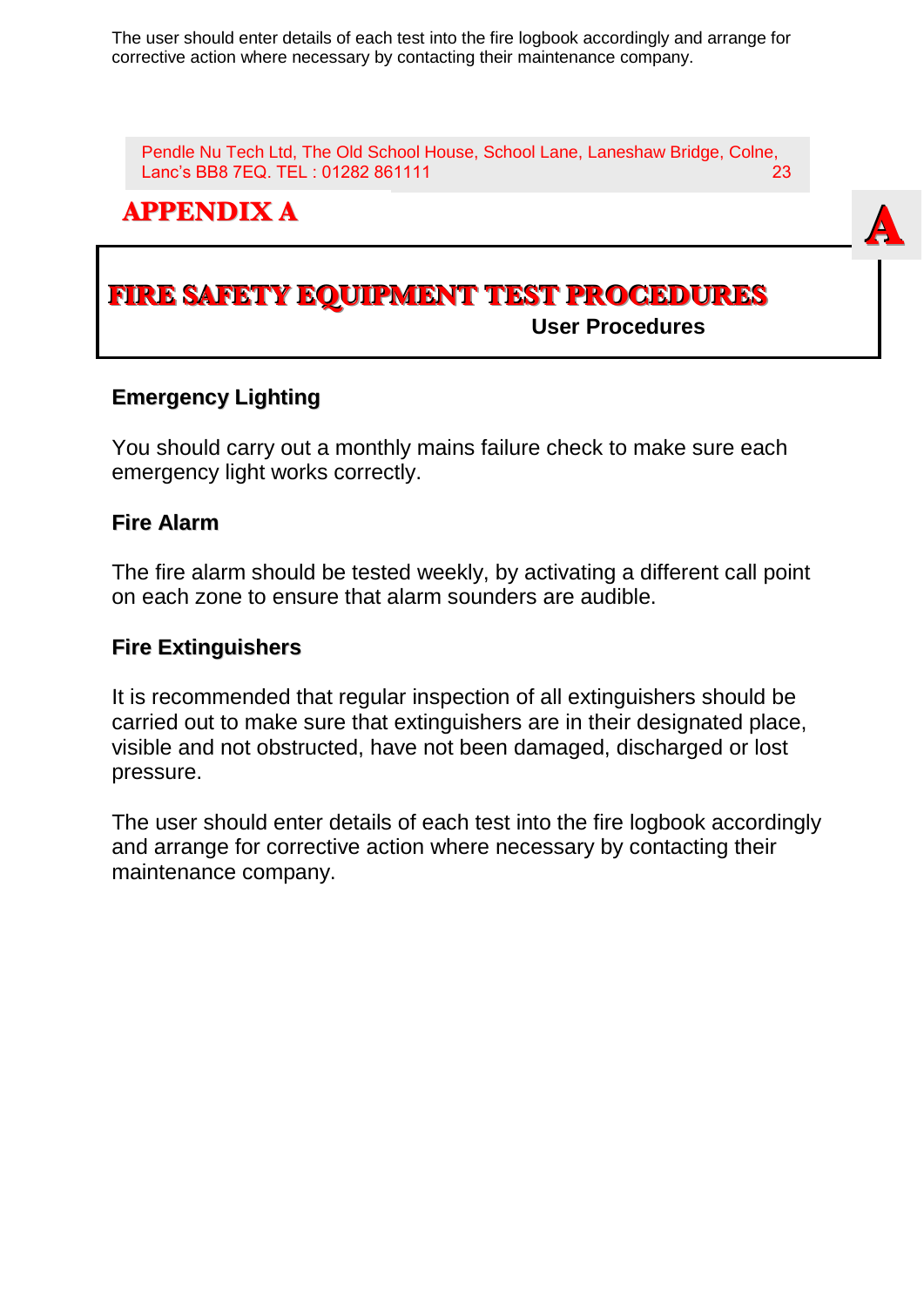## **APPENDIX B**

## **Location and type of Fire Fighting equipment**

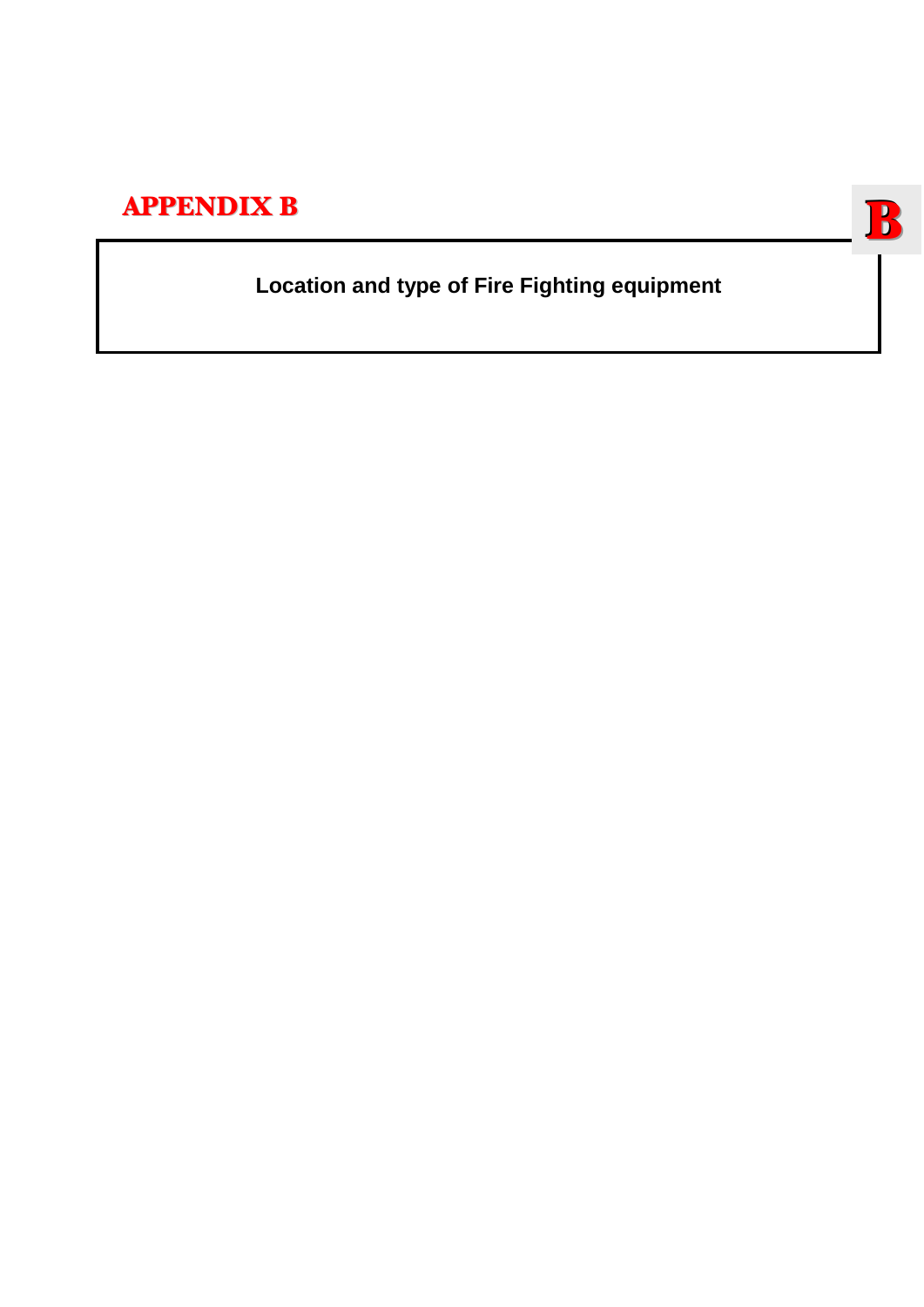Pendle Nu Tech Ltd, The Old School House, School Lane, Laneshaw Bridge, Colne, Lanc's BB8 7EQ. TEL: 01282 861111

#### **APPENDIX C**

#### **Details and Locations of Fire Alarm Devices**

**C**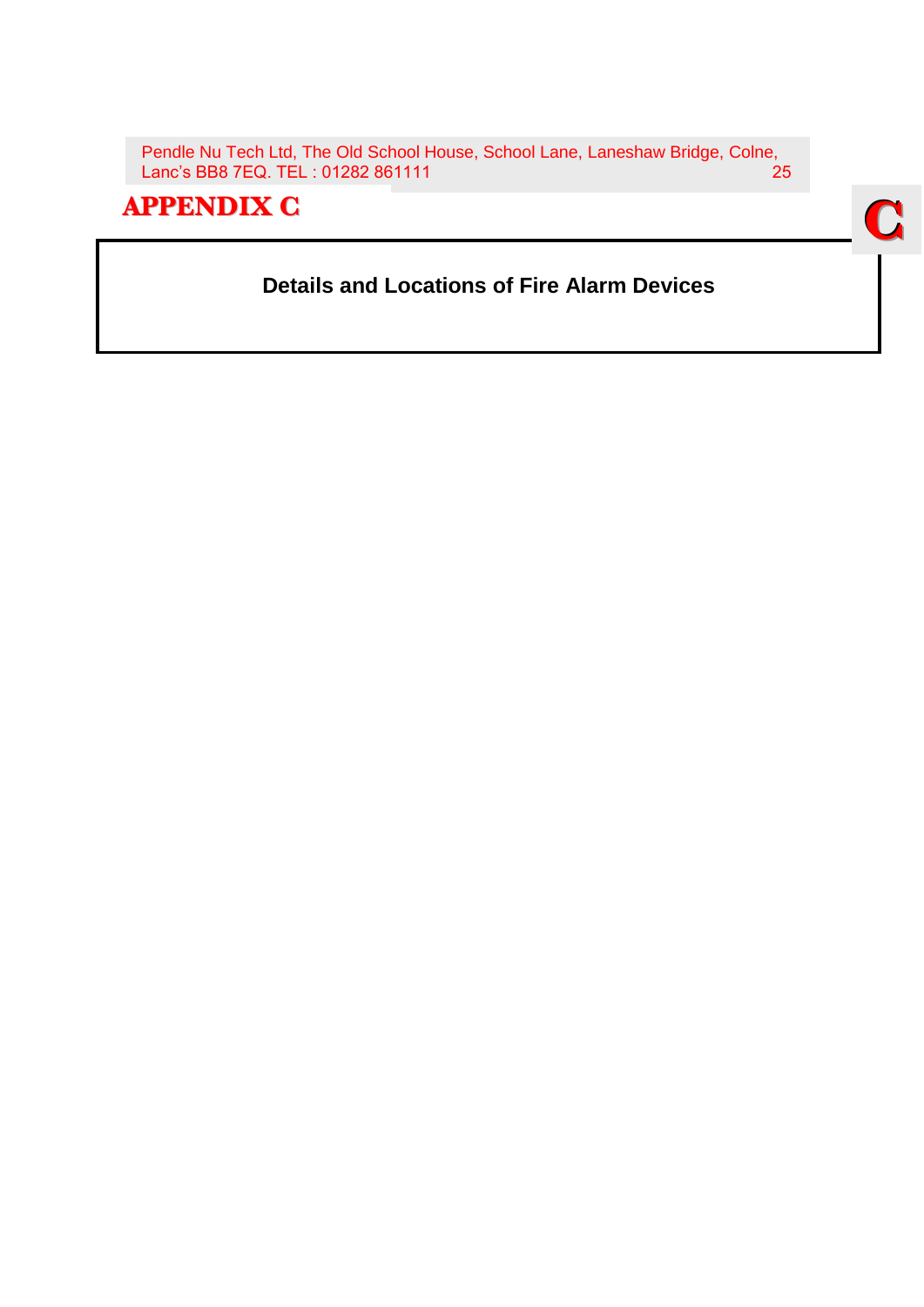Pendle Nu Tech Ltd, The Old School House, School Lane, Laneshaw Bridge, Colne, **APPENDIX D** <sup>11111</sup> 26

## **Location and type of Emergency Lighting**

**D**